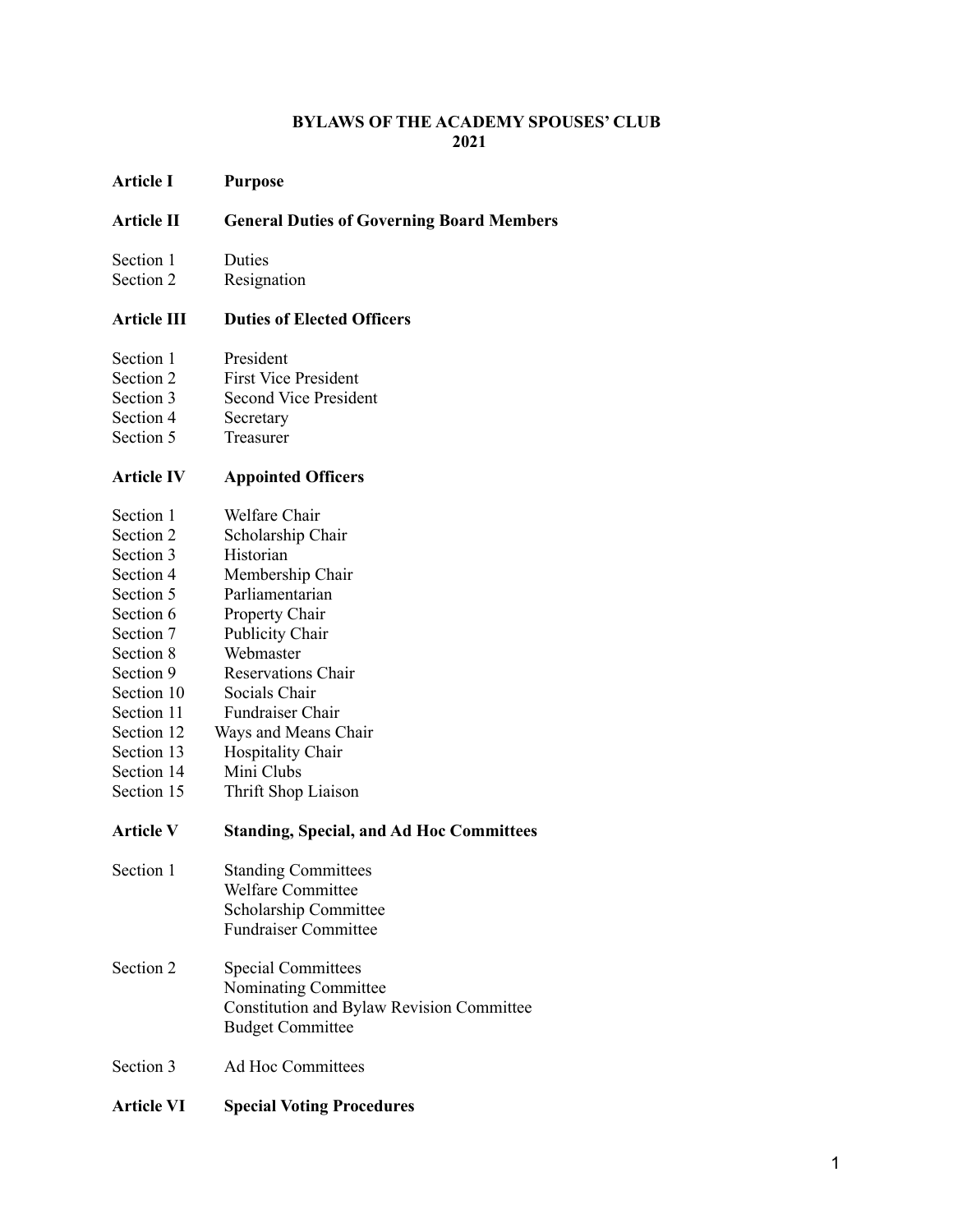| Section1                                                | Voting when the Governing Board is not in session |
|---------------------------------------------------------|---------------------------------------------------|
| Section 2                                               | <b>Proxy Voting</b>                               |
| <b>Article VII</b>                                      | <b>Academy Spouses' Club Thrift Shop</b>          |
| Section 1                                               | Procedures                                        |
| Section 2                                               | Thrift Shop Advisory Board Members                |
|                                                         | <b>Duties</b>                                     |
| Section 1                                               | Thrift Shop Advisory Board                        |
| Section 2                                               | Thrift Shop Manager                               |
| Section 3                                               | Thrift Shop Bookkeeper                            |
| Section 4                                               | Thrift Shop Cashier                               |
| Section 5                                               | Thrift Shop Donations Specialist/Coordinator      |
| Section 5                                               | Thrift Shop Volunteer Coordinator                 |
| <b>Article VIII</b>                                     | <b>Approval</b>                                   |
| <b>Article IX Addendum of Organizational Flow Chart</b> |                                                   |

# **ARTICLE I – PURPOSE**

The purpose of the Bylaws is to establish operating procedures for the Academy Spouses' Club (ASC).

# **ARTICLE II – GENERAL DUTIES OF GOVERNING BOARD MEMBERS**

#### **Section 1 – Duties**

The duties of the ASC Board members shall be those implied by their respective titles and those specified by these Bylaws and by the Constitution of the ASC. The duties in this Article describe the general duties of all board members and shall include but not be limited to those listed. The members of the Governing Board of the ASC shall:

- a. Be present at each Board meeting or notify the President of their absence in advance. The President will notify an Advisor of his/her absence in advance.
- b. Provide a written monthly report to the Google Drive under position held 1 days prior to the meeting. Highlights from this report will be verbally reported at the monthly board meeting if needed, otherwise "as reported" will be stated at the meeting. Additionally, in May, the report will be uploaded to Google Docs and submitted with the After Action Report (AAR).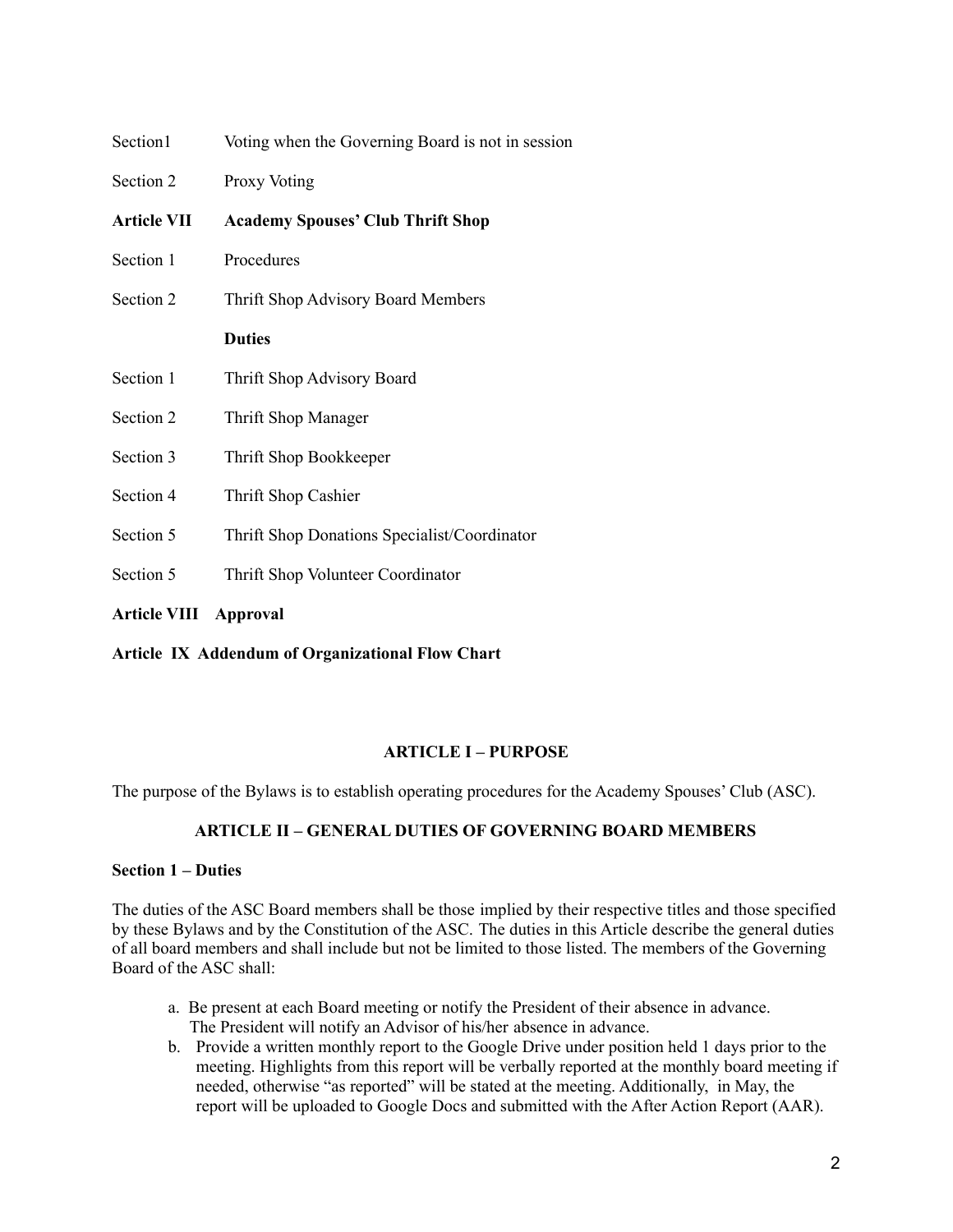- c. Notify the President at least two (2) days prior to the Board meeting of any agenda item other than the monthly report.
- d. Regularly attend and support general membership meetings and ASC social functions.
- e. Support revenue-producing activities through attendance and/or volunteerism.
- f. Regularly submit information to the website/publicity chair—that is relevant to their position—to be posted on Facebook or our webpage.
- g. Appoint Standing Committee members as required by their position and as per ASC Bylaws, after conference with and approval of the President.
- h. Turn in the proposed budget for the following board year at the May board meeting, include reasons for budget in AAR.
- i. Prepare and submit a proposed budget at the beginning of each Board year (in August), and if required, a revision at the January Board meeting.
- j. Maintain an updated Google Doc with the following in shared folders: A current copy of ASC Constitution and Bylaws-
	- *1) The current year's minutes, reports, contracts, property inventory, articles published, policies and procedures,, and other materials pertinent to the position. Members should keep beginning and ending Monthly Financial Statements. Minutes and financial statements of the preceding year may be stored and transferred electronically.*
	- *2) After Action Reports (AARs) from the preceding two (2) to three (3) years.*
	- *3) Updated job descriptions.*
- k. Google Docs of all Governing Board members are required to give access to the President, Honorary President, Honorary Vice President, and Advisor(s) at all times.
- l. Compile a current AAR detailing activities and responsibilities during the Board year to be completed no later than the May meeting of the Governing Board. Should there be additional information to be included in the AAR, an addendum may be added through 31 May. AAR will be shared via Google Docs to the President, Secretary and the member's successor.
- m. Pass Google Doc information on to the successor upon the departure or expiration of term of office. Should there be no successor in place at this time, the information shall be passed to the President.
- n. Submit receipts of expenditures on a monthly basis to the respective Treasurer for reimbursement.
- o. Responsible for checking and replying to respective Board Chair emails.

# **Section 2 – Resignation**

Resignation must be submitted in writing to the President and will become effective upon written acceptance.

# **ARTICLE III – DUTIES OF ELECTED OFFICERS**

The duties of Elected Officers shall include those described in Article II with the addition of but not limited to the following:

#### **Section 1 – The President shall:**

- a. Preside at all Meetings (with the assistance of the Vice Presidents and the Parliamentarian) of the General Membership, the Executive Board, the Governing Board and shall be an official Member of all committees except the Nominating Committee.
- b. Ensure that the Constitution and Bylaws are upheld.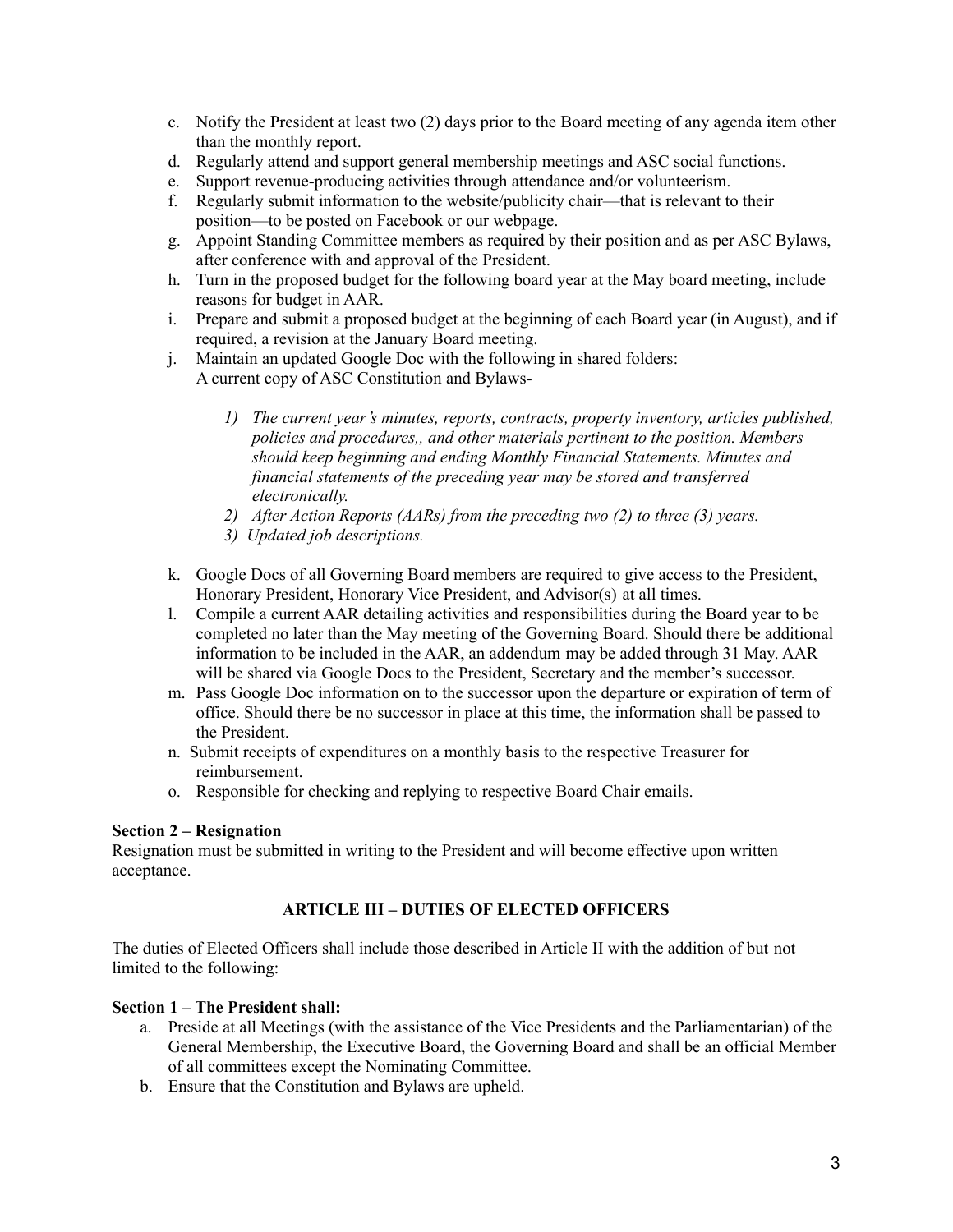- c. Appoint a Parliamentarian, Appoint Officers for each Standing Committee, and a Chairperson for any Special Committees deemed necessary, after conferring with the Advisor(s) and/or Honorary President and Honorary Vice President.
- d. Call special membership, board, executive or committee meetings, as needed.
- e. Establish board policies and procedures at the beginning of the board year.
- f. Confer with members of the Governing Board to review job descriptions and budget, NLT then August 31.
- g. Be signatory on ASC bank accounts. Sign checks for expenditures in the absence of either Treasurer.
- h. Coordinate the purchase and presentation of farewell and/or appreciation gifts for the Governing Board. The funds for these gifts will be budgeted, and paid from, the General Operating Account. (Not to exceed \$20/person)
- i. Prepare an ASC activities calendar and distribute the same to the Governing Board with appropriate updates on a timely basis.
- k. Represent or appoint a designee to represent the ASC in the USAFA Community as deemed necessary.
- l. Be admin or appoint admin on all Facebook accounts. Work closely with the Publicity chair to maintain pages and help where needed.
- m. Contribute an article for the ASC Facebook page and ASC website monthly and also for the Thrift Shop weekly Volunteer Update quarterly, or more if necessary.
- n. Prepare an agenda for the monthly Board meetings and distribute the same to the Governing Board.
- o. Invite the spouse of the USAFA Superintendent to serve as Honorary President and the spouse of the USAFA Command Chief Master Sergeant (CCM) - to serve as Honorary Vice President.
- p. Request that the Parliamentarian execute electronic votes, as needed.
- q. Act as a representative or appoint an elected board member as the designee, with the approval of Honorary President and/or Advisor(s), and work with Membership Chair, for both the Welcome and Farewell (PSC) for the spouses of the following: Spouse of the USAFA Superintendent and spouse of the USAFA Command Chief Master Sergeant (CCM). (Gift not to exceed \$75/person)
- r. Appoint a member to fill any vacancy occurring in the elected or appointed offices, except those filled by succession. These appointments shall have the approval of a majority vote of the Governing Board.
- s. Remove any member of the General Membership, the Board or Committee for just cause with approval of the Executive Board.
- t. Ensure that validation and tax documents are prepared, filed, and maintained.
- u. Authenticate—by signature—all acts, orders, and proceedings of the association, and in general, to represent and stand for the ASC.
- v. Be entitled to vote when the vote is by ballot and in the event of a tie.
- w. Serve on the Budget, Fundraiser, Scholarship, Constitution and Bylaws Committees.
- x. Submit, not later than the end of the fiscal year (May 31), all the required documentations to the 10th FSS offices in order to keep the Club in good standing as a private organization operating on base (to include the most updated Board Roster).
- y. Sign ASC Thrift Shop Manager and Bookkeeper contract.
- z. Be listed as ASC Thrift Shop "owner" when necessary.
- aa. Participate in ASC Thrift Shop hiring and firing decisions of Manager and Bookkeeper.
- bb. Volunteer, as schedule allows, at the ASC TS.
- cc. Fill in for 2nd Vice President at Thrift Store Advisory (TSA) board meetings in his/her absence.

dd. E-mail Bookkeeper and the Welfare and Operating Treasurers monthly bank statement before monthly Board Meeting.

# **Section 2 – The First Vice President (Operations) shall:**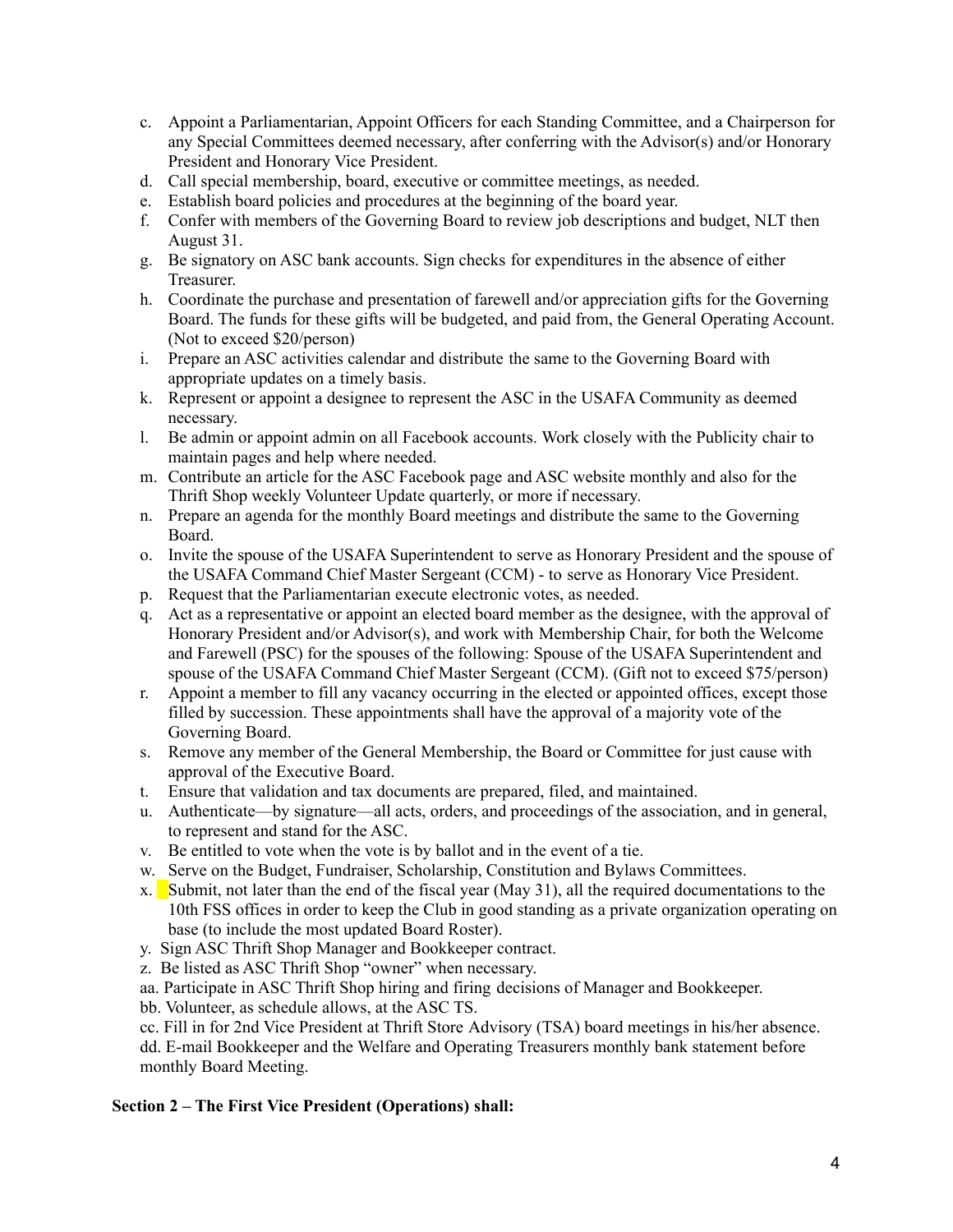- a. Assume the duties of the office of President during a temporary absence or should the aPresident be unable to complete the term of office. In the event this is necessary; the First Vice President shall appoint a successor to the First Vice President's position; the successor must have the approval of the Governing Board through a majority vote.
- b. Be responsible for the organization and coordination of the ASC Super Sign Up Day.
	- 1. Meet with the President and form a committee with Socials Chair, Vendor Coordinator, Membership Chair, Publicity and Website Chair to establish criteria for selecting vendors and activities to be offered at Super Sign Up Day.
	- 2. Schedule the use of an appropriate social facility.
- d. Coordinate location for the Board Meetings for the entire ASC Board year.
- e. Responsible for taking minutes in the absence of the Secretary.
- f. Responsible for procuring the President's appreciation gift, which will be budgeted for and paid from the General Operating Account. (Not to exceed \$75)
- g. Discuss opportunity to do an outreach program during the year (ie. Soup kitchen, food bank, etc...) and if the program goes forward, chair a committee to plan and execute.
- h. Assume duties of Property Chair in the event the position is vacant.
- i. Serve on Budget, Fundraiser and Special Committees.
- j. Serve on Fundraiser Committees.
- k. Advisor to the ASC Social and Operational appointed chairpersons.
- l. Inventory all ASC property annually. (with Operational Treasurer)

#### **Section 3 – The Second Vice President (Welfare) shall:**

- a. Assume all duties of the First Vice-President in his/her temporary absence.
- b. In the case of simultaneous vacancies in the office of the President and First Vice President, the Second Vice President will assume the office of President.
- c. Serve on the Budget, Scholarship, Welfare, TSA Board and Special Committees.
- d. Oversee, assist and support the goals of the ASC Thrift Shop (TS).
- e. Ensure the ASC TS Manager is carrying out their responsibilities, as described in the ASC TS Manager job description.
- f. Possess keys to the ASC TS and have access to the PO Box and ASC TS combination safe.
- g. Preside over the TSA Board meetings to be held quarterly, or more as deemed necessary.
- h. Prepare the TSA Board agenda after asking TSA Board members for input.
- i. Prepare contract for Manager and Bookkeeper at time of hire.
- j. Sign all ASC TS employee contracts.
- k Ensure Bookkeeper completes yearly Financial Review/Audit and follow up ensuring all recommendations from reviewer are completed.
- l. Participate in all hiring and firing decisions of ASC TS Manager and Bookkeeper.
- m. Volunteer, as schedule allows, at the ASC TS.
- n. Along with ASC TS Manager, conduct yearly evaluations in January of the salaried employees and make the results and recommendations known to the TSA Board and the ASC Board.
- o. Along with the ASC TS Manager, inform the Employee of the TSA Board decision to release said Employee for cause or when their service is no longer required.
- p. Be an authorized signer on the ASC TS Bank Accounts.
- q. See duties listed under TSA Board Members. (Article VII. Sec. 3)
- r. Advisor to the Welfare Appointed Chairpersons.
- s. Assume duties of Welfare Chairperson in the event the position is vacant.

#### **Section 4 – The Secretary shall:**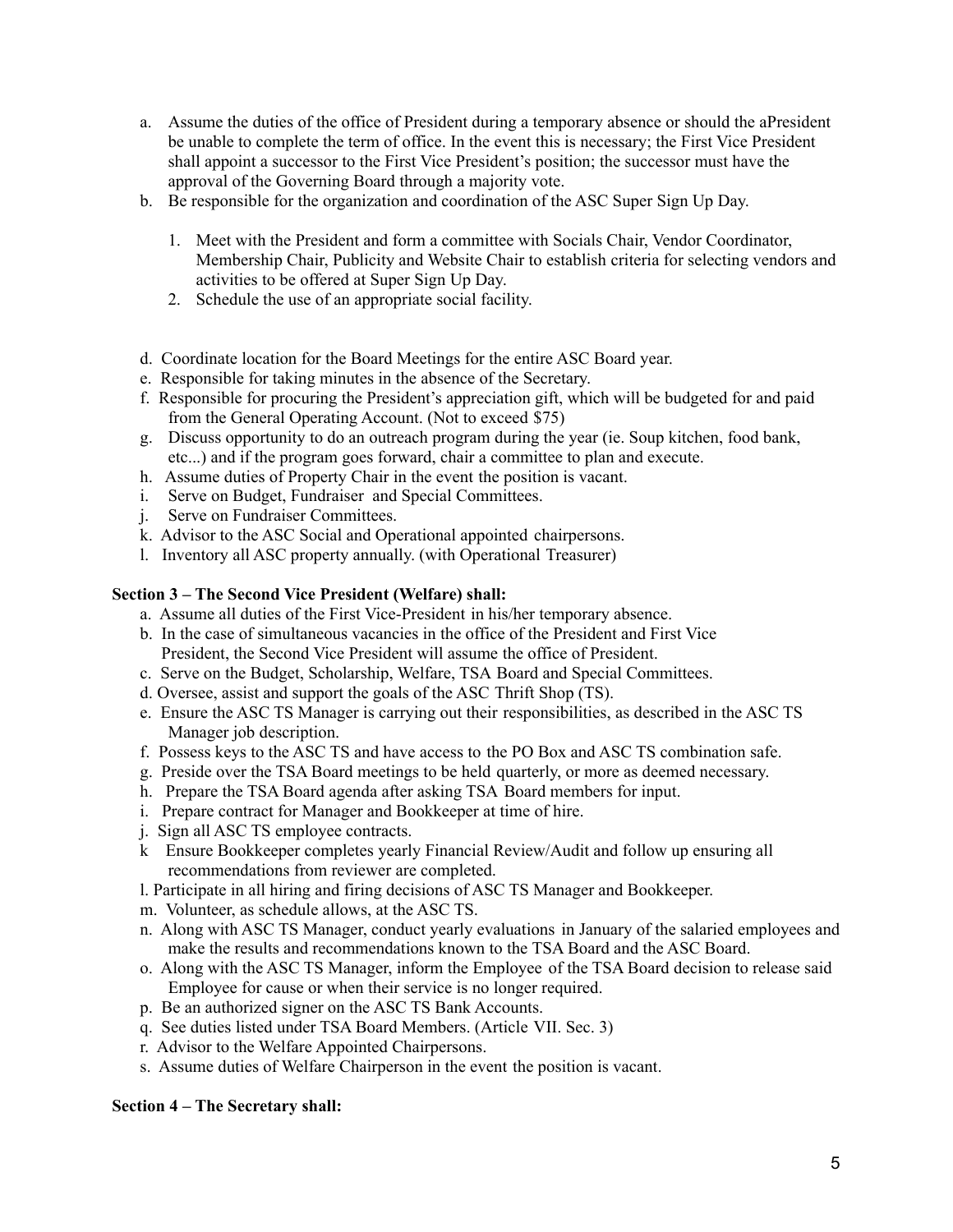- a. Be the recording officer for all meetings of the Governing Board, Executive Board, Thrift Shop Advisory (TSA) Board and General Membership Meetings (whenever business is conducted) of the ASC and their proceedings. Minutes of all Governing Board meetings will include the names of any member not in attendance at each session.
- b. Set a deadline to collect monthly board reports as appropriate (NLT 1 day before Board Meeting) and send out to the Board for review before monthly Board Meeting.
- c. The previous month's minutes will be distributed to the Governing Board no less than one (1) week prior to the next board meeting.
- d. Properly enter any electronic votes and the results as given from the Parliamentarian in an addendum to the minutes to be read at the next scheduled Board meeting.
- e. Maintain the ASC historical file as stated in Article X, Section 1 of the Constitution.
- f. Familiarize his/her successor with all records and files of the association.
- g. Collect and deliver all ASC postal mail. PO Box key is kept at the ASC TS. There is also an ASC container located in the ASC TS with mail to be picked up.
- h. Check ASC email account a minimum of 2 times per week. Forward emails that come in to the ASC email account to the respective Chairperson. Emails should only be answered by the Chairperson the email was intended for and by no other board member.
- i. Prepare and distribute to the Governing Board the Board roster to include names, addresses, phone numbers, and e-mail addresses, with respect for their privacy considerations.
- j. Be responsible for collecting one (1) copy of the AAR from each ASC Officer, both elected and appointed, for the ASC permanent file no later than 31 May or by last board meeting.
- k. Be responsible for the storage of Google Docs and hard copies and eventual destruction of ASC files, as per Article X, Section 1, ASC Constitution.
- l. Serve on the Budget Special Committee.
- m. See duties of the TSA Board. (Article VII. Sec 3)

# **Section 5 – The Operating Treasurer shall:**

- a. Coordinate and submit the records for the annual audit or financial review of the accounts (as per the constitution) no later than two (2) weeks following the end of the ASC fiscal year, May 31.
	- 1. Should there be a mid-term vacancy in the position of Treasurer, a financial review (according to the Private Org. Financial review checklist if available, or an Accountant) will also be performed.
- b. Keep all receipts and maintain itemized accounts of all receipts, disbursements, supporting vouchers and records.
- c. Receive all membership dues and monies, maintain a General Operating account, per the annual budget, and disburse any checks for the ASC as covered by the approved ASC annual budget.
- d. Be an authorized signer on the Operational account.
- e. All checks are to be co-signed by two account signatories for amounts over \$500.00.
- f. . Collect all accounts receivable and maintain them in an accredited financial institution.
- g. Submit copies of reconciled monthly bank statements for all accounts.
- h. Deposit all funds within 72 hours of receipt.
- i. Pay legitimate bills and reimbursements in a timely manner. Reimbursement vouchers to be submitted no later than 60 (sixty)days after expense is incurred.
- j. Use a proper record keeping system to maintain the account records.
- k. Prepare and present a financial report monthly to the Governing Board to be included with the official minutes.
- l. Retain a copy of all property inventories for insurance purposes.
- m. Ensure properties of the organization are properly insured as deemed necessary and approved by the board.
- n. Chair Budget Committee meeting, along with Welfare Treasurer, prior to September meeting of Governing Board to include the Executive Board, Ways and Means Chair, Webmaster, Publicity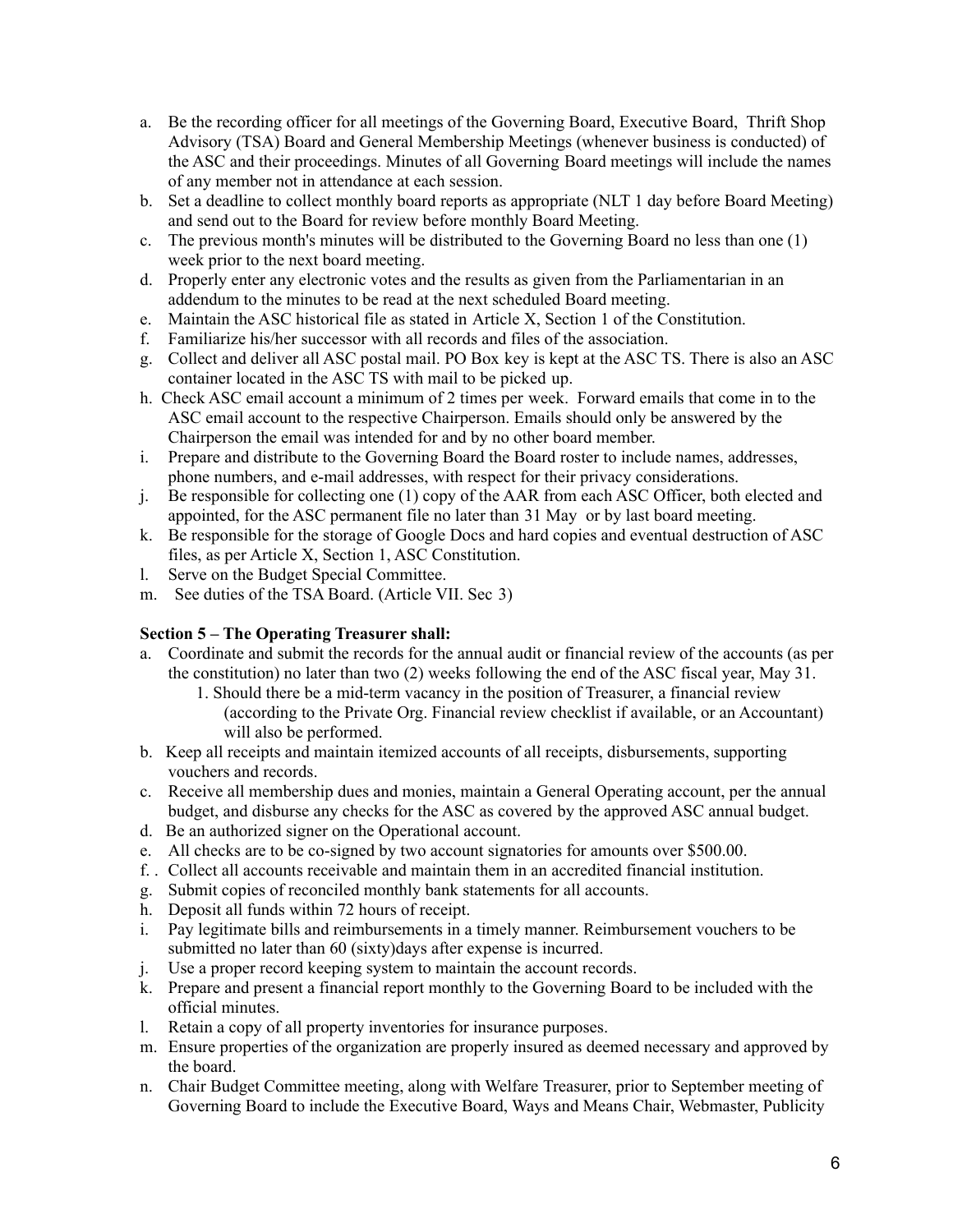Chair, Membership Chair, Scholarship Chair, Hospitality and Fundraiser Chair (Adviso(s) and Honorary President(s) should be invited) to prepare an annual budget to be approved by the Governing Board in September and presented to the General Membership for final approval at the first General Membership Meeting. Once approved, submit to the President for submission to the 10th FSS Offices, no later than 1 February.

- o. Review, along with the President and Advisor(s), the budget in January and recommend adjustments if necessary, for approval by the Governing Board in February.
- q. Comply with current IRS requirements. (Work with ASC TS Bookkeeper to file yearly taxes)
- r. Ensure non-profit tax status is in force.
- s. Be present at all fundraising and social events to facilitate financial transactions.
- t. Review and amend, if necessary, all insurance and bonding agreements for the ASC and the ASC TS (communicate with ASC TS Bookkeeper regarding payments).
- u. Insured under the ASC Liability Policy.
- v. Maintain financial records for seven (7) years.
- w. Arrange for a timely and orderly transfer of the financial records with the newly elected Treasurer no later than May 31.
- x. Inventory all ASC property annually. (With 1st Vice President)
- y. Perform duties of Welfare Treasurer in their absence or vacancy.

# **Section 6 – Welfare Treasurer shall:**

- a. Coordinate and submit the records for the annual audit or financial review of the accounts (as per the constitution) no later than two (2) weeks following the end of the ASC fiscal year, May 31.
	- 1. Should there be a mid-term vacancy in the position of Treasurer, a financial review (according to the Private Org. Financial review checklist if one is available, or an Accountant) will also be performed.
- b. Keep all receipts and maintain itemized accounts of all receipts, disbursements, supporting vouchers and records.
- c. Receive all monies (to include the ASC TS), maintain a Welfare /Scholarship Account, per the annual budget, and disburse any checks for the ASC as covered by the approved ASC annual budget.
- d. Be an authorized signer on the Welfare account.
- e. All checks are to be co-signed by two account signatories for amounts over \$500.00.
- f. . Collect all accounts receivable and maintain them in an accredited financial institution.
- g. Submit copies of reconciled monthly bank statements for all accounts.
- h. Deposit all funds within 72 hours of receipt.
- i. Distribute approved Welfare grants to the 2nd Vice President in a timely manner. Upon receipt of the list of all approved scholarship applicants, send checks directly to the institution of higher learning. Pay legitimate bills and reimbursements in a timely manner. Reimbursement vouchers to be submitted no later than 60 (sixty)days after expense is incurred.
- j. Use a proper record keeping system to maintain the account records.
- k. Prepare and present a financial report monthly to the Governing Board to be included with the official minutes.
- l. Ensure properties of the organization are properly insured as deemed necessary and approved by the board.
- m. Chair Budget Committee meeting, along with Operating Treasurer, prior to September meeting of Governing Board to include the Executive Board, Ways and Means Chair, Webmaster, Publicity Chair, Membership Chair, Scholarship Chair, Hospitality and Fundraiser Chair (Adviso(s) and Honorary President(s) should be invited) to prepare an annual budget to be approved by the Governing Board in September and presented to the General Membership for final approval at the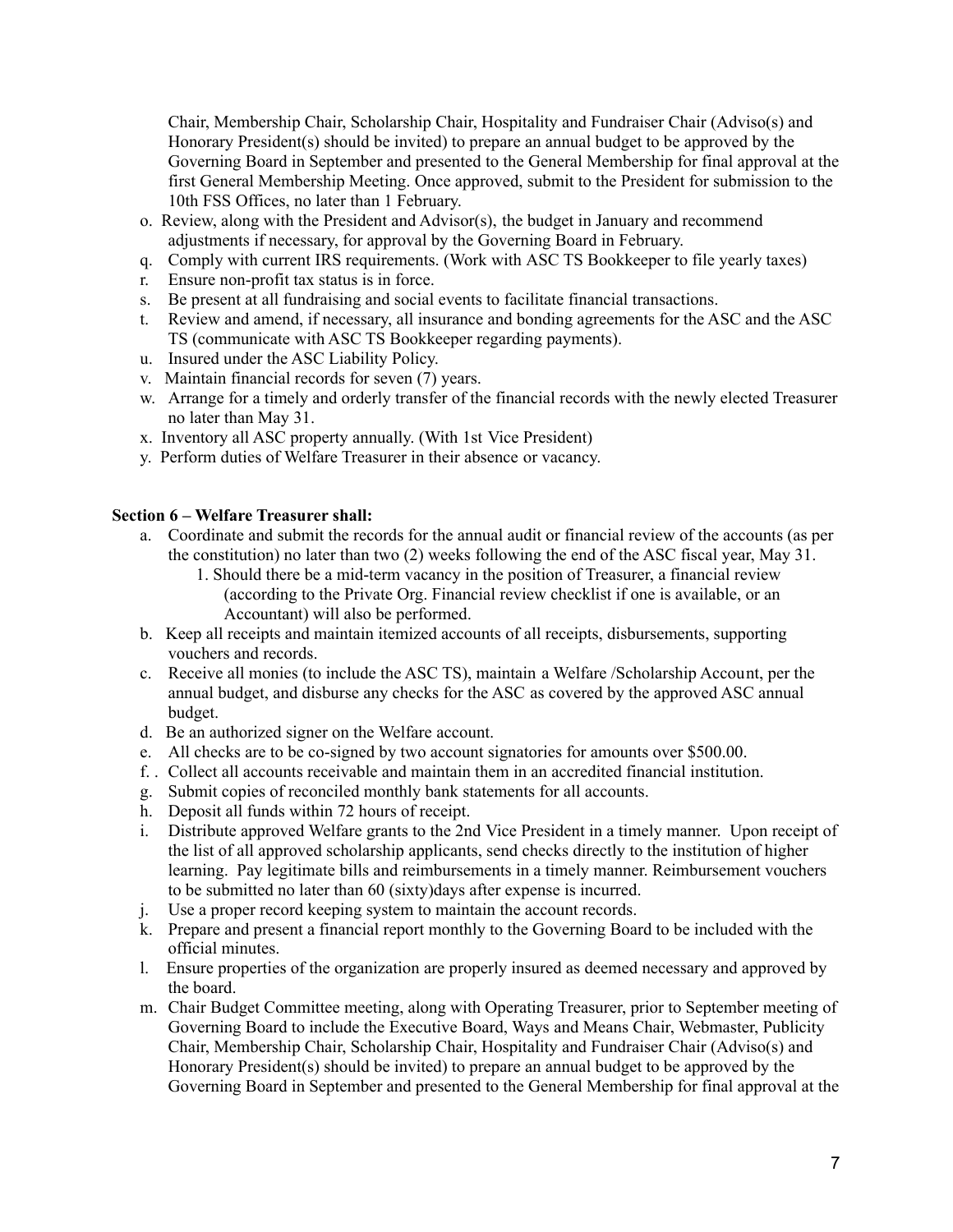first General Membership Meeting. Once approved, submit to the President for submission to the 10th FSS Offices, no later than 1 February.

- n. Review, along with the President and Advisor(s), the budget in January and recommend adjustments if necessary, for approval by the Governing Board in February.
- p. Comply with current IRS requirements. (Work with ASC TS Bookkeeper to file yearly taxes)
- q. Be present at all fundraising and social events to facilitate financial transactions.
- r. Insured under the ASC Liability Policy.
- s. Serve on Scholarship, Fundraiser and Welfare Committees and the TSA Board.
- t . See duties of TSA Board Members. (Article VII. Sec.3)
- u. Maintain financial records for seven (7) years.
- v. Arrange for a timely and orderly transfer of the financial records with the newly elected Treasurer no later than May 31.
- w. Perform duties of Operational Treasurer in their absence or vacancy.

### **Article IV – APPOINTED OFFICERS**

The duties of each non-elected (appointed) officer shall include those as noted in Article II – General Duties of Board Members as well as, but not limited to, the following as noted and implied by their respective titles. All appointed officers shall communicate with their assigned Vice President on a regular-basis. In the event the Committee Chair appoints a Co-Chair, the Co-Chair may vote in the absence of the Committee Chair.

#### **Section 1 – The Welfare Chair shall:**

- a. Establish a Welfare guideline at the beginning of the board year and present it to the Governing Board for approval. The guideline must include:
	- 1. Open and close date for Welfare solicitation
	- 2. Eligibility criteria for those wishing assistance
	- 3. Disbursement formula for available funds
	- 4. Distribution plan
- b. Request emergency Welfare fund disbursements from the Governing Board not to exceed \$1000. Emergency Welfare disbursements must be voted on and approved by the ASC Governing Board.
- c. Preside over the Welfare Committee, made up of the Welfare Chair, 2nd Vice President, Welfare Treasurer and an Advisor, to assist with review and consideration of welfare requests and disbursements. The Welfare Committee will be governed by ASC Bylaws, Article V, Section 1.
- d. Provide information regarding availability of funds and procedures to request funds to both the Webmaster and the Publicity Chair for timely advertisement.
- e. Present recommendations of the Welfare Committee to the Governing Board for approval at the monthly Board meetings.
- f. Present to the General Membership the approved Welfare disbursements from the fiscal year at the May General Membership meeting.
- g. Coordinate with the Welfare Treasurer the issuance of checks for all approved Welfare disbursements.
- i. Serve on the Budget Special Committee.

#### **Section 2 – The Scholarship Chair shall:**

- a. Establish a scholarship awards guideline at the beginning of the board year and present to the Governing Board for approval. The guideline must include:
	- 1. Open and close date for Scholarship awards solicitation<br>2. Eligibility criteria for those wishing scholarship awards.
	- Eligibility criteria for those wishing scholarship awards.
	- 3. Proposed disbursement formula for available funds.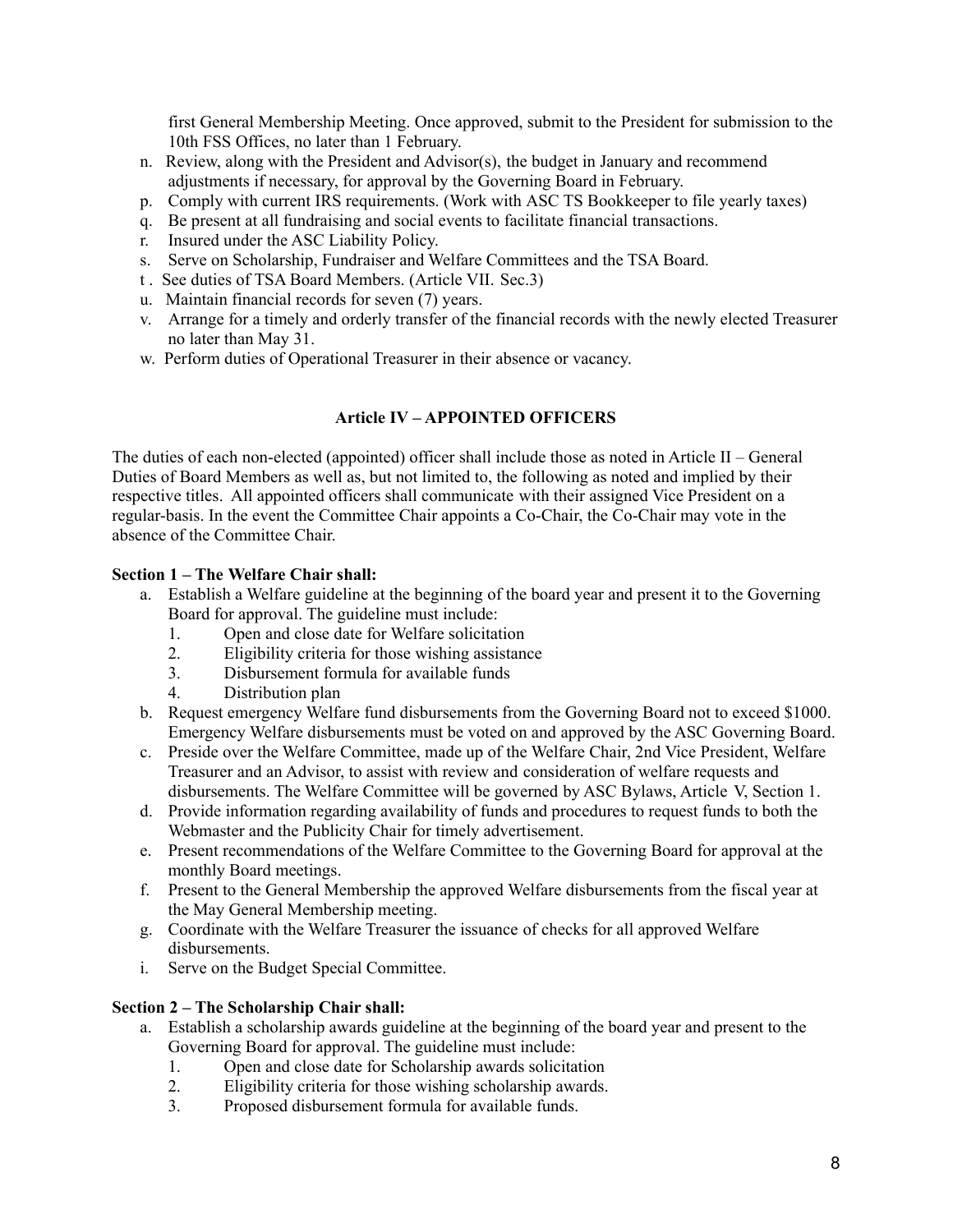- 4. Distribution plan.
- b. Appoint and preside over the Scholarship Committee (Welfare Treasurer, 2nd VP, 1 general board member, 1 governing board member, President and Advisors. The Honorary President(s) should be invited) and Selection Panel.
- c. Assist with review and consideration of scholarship awards and disbursements. The Scholarship Committee will be governed by ASC Bylaws, Article VI, Section 1.
- d. Provide information regarding availability of funds and application process to both the Webmaster and the Publicity Chair for timely advertisement.
- e. Coordinate with the Welfare Treasurer the issuance of checks for all approved scholarship award disbursements to the institutions of higher learning that the awardees attend or will attend.
- f. May purchase gifts for Judges and Speaker at the Scholarship Ceremony, not to exceed \$20/person. Must be itemized in budget.
- g. Serve on the Budget Special Committee.
- h. Maintain ASC Scholarship email account and Google Docs.
- i. Follow AAR/SOP in previous year Scholarship Binder. (Information also available on ASC Scholarship Google Docs page)

# **Section 3 – The Historian/Photographer shall:**

- a. Maintain the official ASC photobook and make it available to reproduce by the close of membership year.
- b. Be responsible for the photography at all ASC functions.
- c. Submit digital copies of photos from ASC functions to the Publicity Chair and Webmaster for their use.
- d. Arrange for an official photograph of the ASC Governing Board.
- e. Request pictures from mini club events.
- f. Copy of the photo book will be presented to the President at the end of the year and another copy will be kept for historical purposes.

# **Section 4 – The Membership Chair shall:**

- a. Verify eligibility and enroll all members; maintain the membership forms and database roster.
	- 1. The ASC General Membership roster is the sole property of the ASC, and will not be sold or loaned. All personal membership information will be maintained with the strictest confidentiality.
	- 2. For Revalidation give members the following options on membership application: SPOUSE OF: active duty military personnel, reservist or national guard, Mil to Mil, retired military personnel, fallen heroes, international service members or widow or widower of active duty or retired military personnel. As well as spouses of government employed civilians,
- b. Collect membership dues and submit funds to the Operational Treasurer within five (5) business days of receipt.
- c. Provide Reservations Chair access to Google Doc of a listing of names from the membership roster no later than the reservations deadline for the month.
- d. Provide a year-end file on Google docs along with a print copy of the membership list to the Secretary for the permanent file.
- e. Assist President with Hail and Farewell for Honorary President/Vice President.
- f. Represent the ASC at the Newcomers Briefing.
- e. Serve on the Budget Special Committee.
- f. Serve on the Super Sign Up Committee.
- g. Relay all requests for volunteers and advertisement for fundraising activities via email blasts.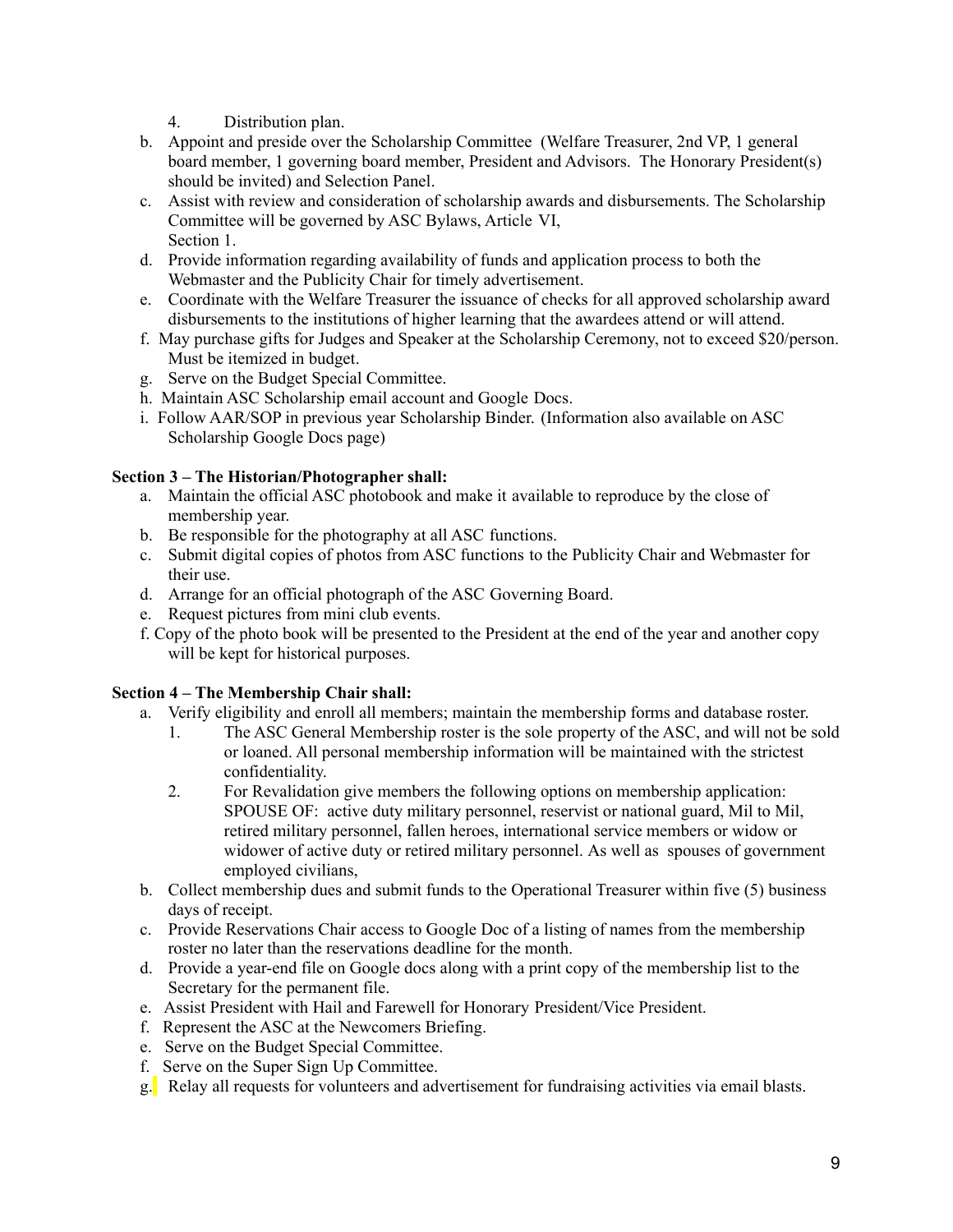h. Promote and publicize all ASC activities approved by the Governing Board via email blasts and Facebook posts to membership and others as requested by the Governing Board.

# **Section 5– The Parliamentarian, a non-voting member, shall:**

- a. Ensure that Board Meetings are conducted according to the proper procedures as outlined in the ASC Constitution and Bylaws, all applicable AF Instructions relevant to private organizations, and Robert's Rules of Order (revised).
- b. Advise the President, and/or membership, as needed, and aid in ensuring the ASC Constitution and Bylaws are followed.
- c. Ensure that each board member has a printed and/or electronic copy of the most current ASC Constitution and Bylaws.
- d. Every odd year, preside over the Constitution and Bylaw Revision Committee, per Article XIII, ASC Constitution and Article VI, Section 2, ASC Bylaws. (1 governing board member, 1 general member, President and Advisor(s). The Honorary President(s) should be invited.)
- e. Submit a copy of the revised Constitution and Bylaws to 10 ABWFSS/FSR (Private Org.) for approval, by the end of the fiscal year (May 31) of add numbered years, after appropriate ASC approval has been achieved.
- f. Submit a revalidation request for a Private Organization Operating Permit to 10 ABW FSS/FSR (Private Org) by the end of the fiscal year (May 31) of odd numbered years.
- g. At the request of the President, administer electronic votes, and relay the results to the Secretary and President.
- h. Chair a Nominating Committee (1 governing board member, 1 general member and Advisors. The Honorary President(s) should be invited), providing each member with a packet containing an active membership roster, elected officer job descriptions, and current Board roster.
- i. Serve as Election Officer: prepare and dispense the ballots, oversee the election process, count the ballots with an impartial Club member in attendance, and announce the results to the General Membership.
- j. Install the incoming elected officers at the May General Membership Meeting.
- k. Serve on the TSA Board and Budget Committee.
- l. See duties of the TSA Board Members. (Article VII. Sec.3)

# **Section 6– The Property Chair shall:**

- a. Establish usage policies for the ASC property.
- b. Maintain an updated property inventory on Google Docs, to include property held by each board member.
- c. A physical inventory shall be done at the beginning and end of the ASC year.
- d. Maintain, organize, and supervise storage of property at the ASC Thrift Shop.
- e. Coordinate with the Social Chairperson regarding function decorations.
- f. Maintain accountability of all property items when they are loaned.
- g. Conduct a thorough inspection and cleaning of the space at least once annually.
- h. Serve on the Budget Special Committee.

# **Section 7 – The Publicity Chair shall:**

- a. Establish policies and procedures in a timely manner to cover events of the ASC board year.
- b. Promote and publicize all ASC activities approved by the Governing Board.
- c. Serve as Publicist for fundraising activities for the year and advertise.
	- 1. Facebook<br>2. Contact of
	- 2. Contact other local organizations to spread the word (VFW, Veteran's Home, etc...)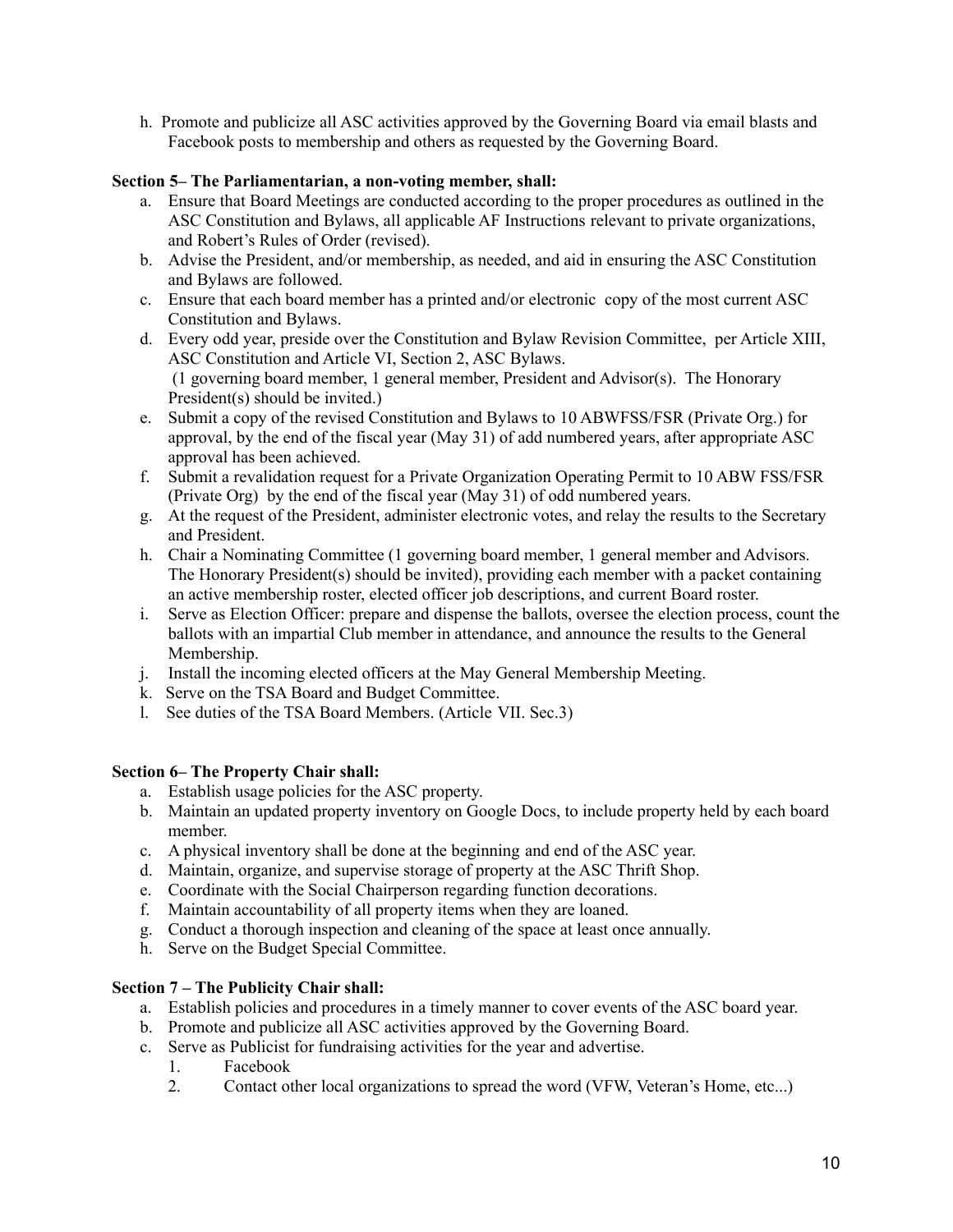- d. Serve as Publicist for the Welfare and Scholarship Committees, and advertise the application deadlines in all available media.
- e. Responsible for the day to day administration and social media posting to the ASC Facebook pages.
- f. Coordinate with the President regarding the maintenance of the ASC Facebook pages.
- g. Serve on the Budget and Fundraiser Committee.
- h. Serve on Super Sign Up and Fundraiser Committees.

#### **Section 8 – The Webmaster shall:**

- a. Establish policies and procedures in a timely manner to cover events of the ASC board year.
- b. Work with Social, Fundraiser, Welfare and Scholarship Chairs to make and maintain graphics for events.
- c. Serve on the Budget and Fundraiser Committee.
- d. Responsible for:
	- 1. Maintenance of the ASC website
	- 2. Obtaining content information from other board members.
	- 3. Utilization of the website to inform the general public about ASC business and appropriate non-ASC activities.
	- 4. Will be Google Doc admin and maintain all email and email passwords.
- e. Serve on Super Sign Up and Fundraiser Committees.

#### **Section 9 – The Reservations Chair shall:**

- a. Establish a Reservation Policy (means to make and cancel reservations, payment methods accepted (and how they can be paid), uncanceled reservations, waiting list after reservation deadline policy, etc… ) and present it to the Governing Board for approval in August.
- b. Accept reservations and collect money for ASC functions.
- c. Create appropriate name tags for members and guests at social functions.
- d. Provide reservations information to both the Publicity Chair and Webmaster. The Reservations Policy must appear on the invitation, ASC website and FB member page.
- e. Submit all funds collected at social functions to the Operational Treasurer or President at the end of that function.
- f. Submit all funds collected through the mail or after an event to the Operational Treasurer within five (5) business days of receipt.
- g. Report reservations total to the Social Chairperson on the reservation deadline date.

#### **Section 10 - Socials Chair shall:**

- a. Be responsible for proposing and organizing programs for the board year and present proposed programs to the Governing Board in August.
- b. Act as the liaison with the social facility or other avenues to provide equipment/table set up and other logistical needs for the ASC monthly functions,
- c. Book dates with the social facility for all ASC monthly functions.
- d. Arrange for appropriate honoring or gifts for those persons presenting programs, when applicable.
- e. Will be the ASC authority over functions and will be responsible for the final selection of caterer, menus, theme and decorations.
- f. Sign any necessary contracts as a representative of the ASC.
- g. Coordinate with the Reservations Chair in finalizing reservations for ASC monthly functions.
- h. Coordinate with both the Publicity and Webmaster Chair for optimal coverage of monthly functions.
- i. Coordinate with the Ways and Means Chair regarding Vendors to ensure proper setup is achieved for Vendor and member tables at venue.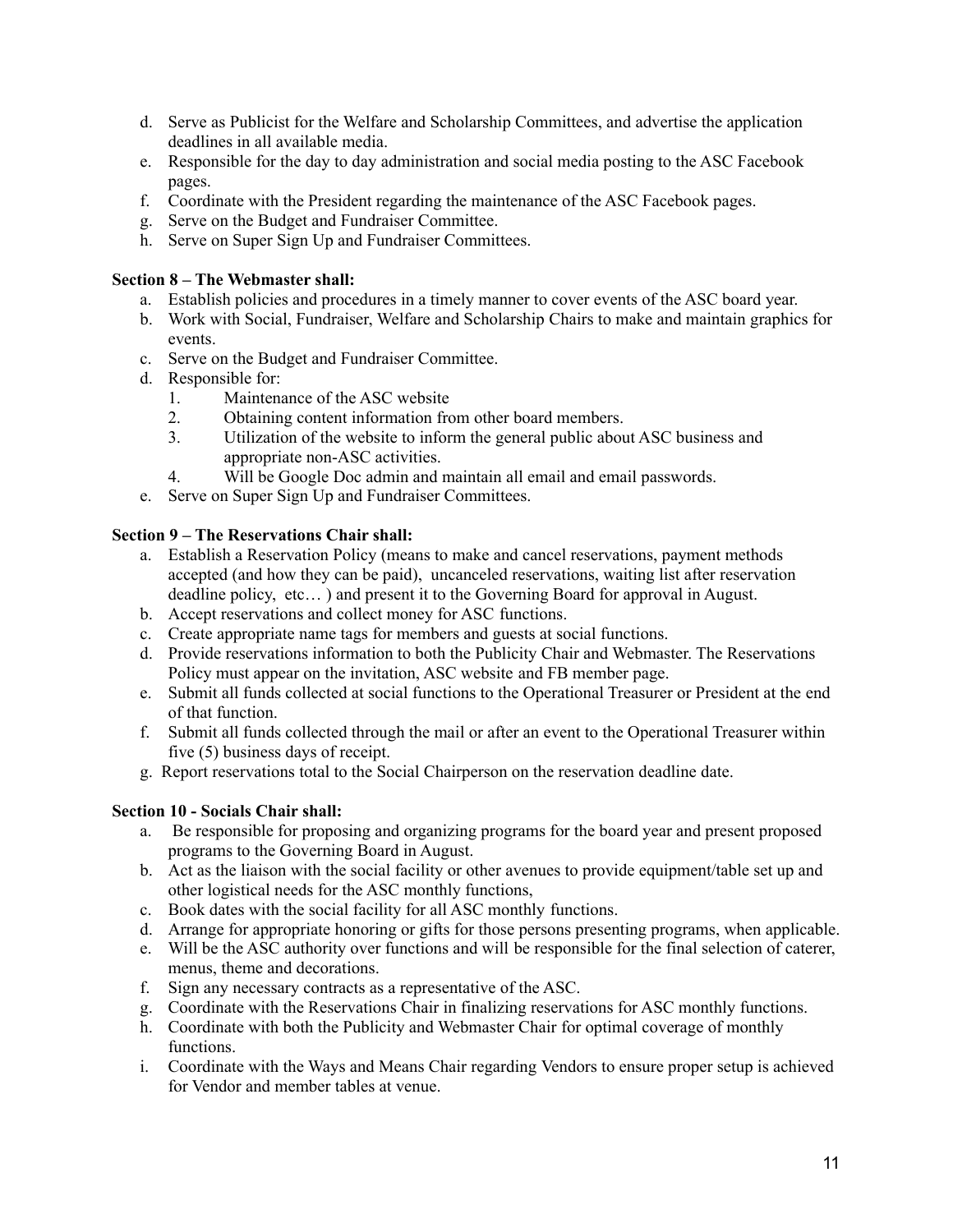#### **Section 11 – Fundraiser Chair shall:**

- a. Propose no less than one (1) fundraising event for approval to the ASC Governing Board at the beginning of the Board year, and subsequently acquire approval from the 10 ABW/CC for the same. (Request letter goes to 10 FSS/FSP at the MPS building/333-4628)
- b. Organize and conduct the event(s) as approved by the ASC Governing Board and the 10 ABW/CC.
- c. Appoint a committee (1st VP, Welfare Treasurer, Publicity, Webmaster, Ways and Means, Volunteer Coordinator, 1 general member, President and Advisors. The Honorary President(s) should be invited) to plan and execute the approved fundraiser. Hold regular, committee meetings.
- d. Coordinate closely with the Publicity and Webmaster Chair to advertise the event information.
- e. Serve on the Budget Committee.

### **Section 12 – The Ways and Means Chair shall:**

- a. Propose, organize, and conduct all continuing revenue producing projects for the ASC.
- b. Follow proper inventory and accounting procedures.
- c. Maintain stock and inventory.
- d. Coordinate with the Operating Treasurer the payment for purchases or orders.
- e. Operate a sales table at ASC functions.
- f. Complete sales reports and provide the Operating Treasurer with money to be deposited and any other receipts within five (5) business days.
- g. Serve on the Budget and Fundraiser Committee.
- h. Update inventory listing after each sale event.
- i. Prepare physical inventory reports in the beginning and end of year.
- j. Prepare bi-annual physical inventory reports and year-end Cost of Goods report for the Operating Treasurer for financial review purposes.
- k. Advertise merchandise and/or sales events on the ASC web site, FB page and other media outlets.
- l. Be knowledgeable of the vendor contract and update as needed. Have the vendor contract approved by the Executive Board not less than 30 (thirty) days prior to the first event of the ASC year.
- m. Will coordinate with the Fundraising Chair to schedule vendors for said event, if needed.
- n. Coordinate with Social Chair to schedule vendors for monthly events.
- o. Maintain a rolling vendor contact list.
- p. Notify potential vendors through email, flyers, phone calls, etc. in a timely manner (consistent with the vendor contract)
- q. Collect all eligible vendor applications and turn any fees collected to the Operating Treasurer within 5 days.
- r. Schedule vendor set-up times and clean-up times.
- s. Collect donations of door prizes/silent auction items according to vendor contract from vendor.
- t. Arrive at least 60 minutes prior to monthly functions and other vendor attended events to ensure vendor tables are correctly identified, assigned and to assist vendors as they arrive. Remain on sight until all vendors have left.
- u. Follow up with vendors within 72 hours of the event, thanking them for their participation and reminding them of the next event.
- v. Ensure ASC Vendor Policy is being followed.

# **Section 13 – The Hospitality Chair shall:**

- a. Establish a committee to welcome/farewell members to ASC monthly functions.
- b. Submit a proposed budget as listed above in Article II section 1, to the Budget Committee at the beginning of the Board Year.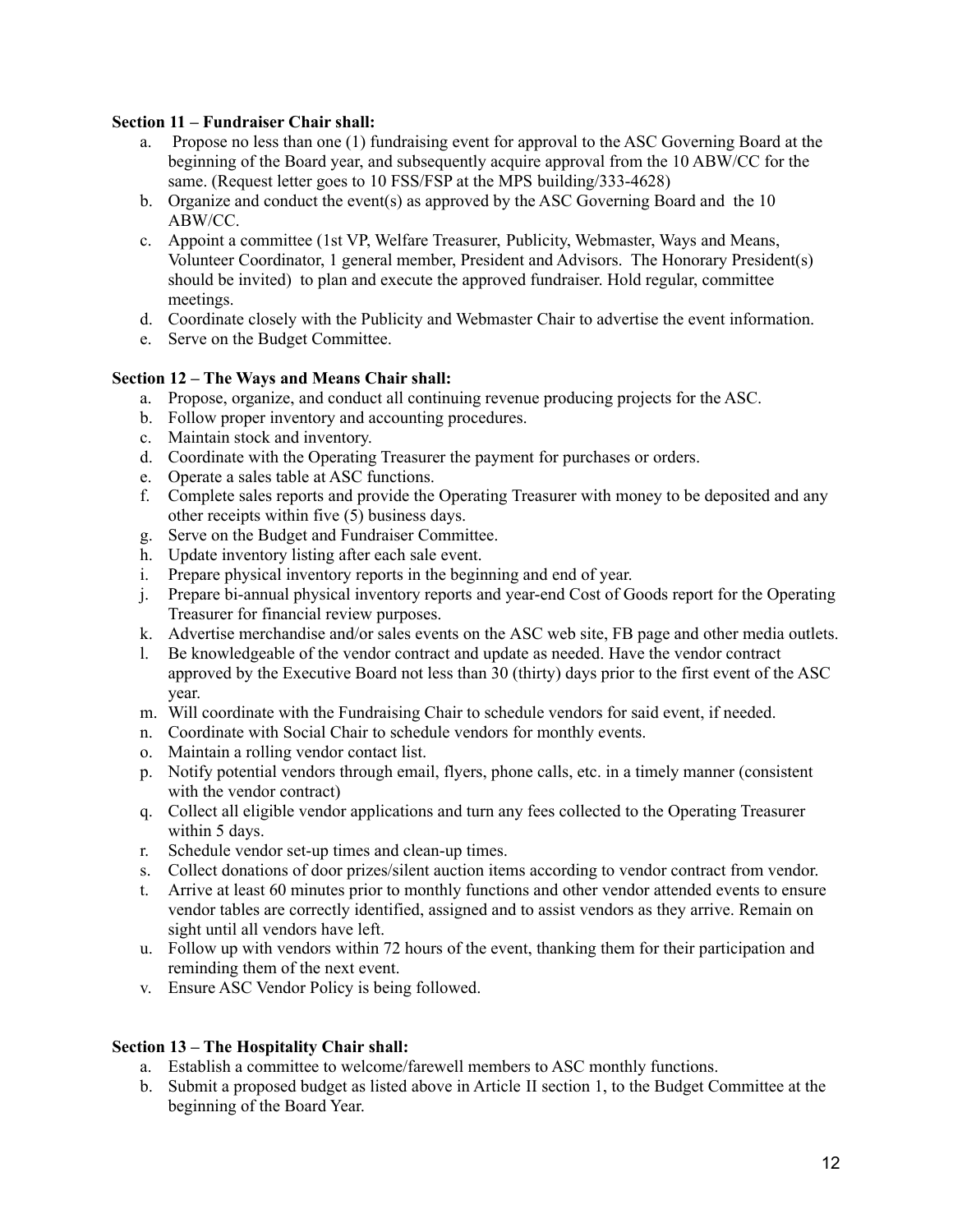- c. Serve on the Fundraiser Committee as needed as hospitality coordinator. Set up a sub-committee for large fundraising events.
- d. Serve on the Budget Special Committee.
- e. Send members birthday cards.
- f. Send flowers to members if called for.
- g. Purchase or obtain all opportunity prizes for each function.
	- **Door prizes (ie: table decorations, etc..) are only eligible to current paid members of our club and may not be given to any other guest attending our functions**. Using permanent member name tags to randomly select door prize winners will help to ensure only current members are included in this drawing.
- h. Conduct sales of opportunities at all ASC events and ensure that all monies are counted and turned over to the Operating Treasurer prior to leaving the event.

### **Section 14 – The Mini Club Chair shall:**

- a. Represents the needs of the mini-club members to the Board.
- b. Facilitates the meetings of the mini-clubs and contacts each POC of the mini clubs to stay updated with their events and shares events with the publicist.
- c. Screens mini club groups each month to make sure members in clubs are on the paid ASC member roster.
- d. Screens content of discussion to maintain a healthy atmosphere.

# **Section 15 – The Thrift Shop Liaison Chair shall:**

- a. Represent the ASC TS at Board Meetings.
- b. Submit the ASC TS Manager Board Report.
- c. Submit the ASC TS Bookkeeper Financial Reports.
- d. Maintain regular communication with the TS Manager to understand issues being reported at the Board meeting.
- e. Volunteer at the Thrift Shop as schedule allows. 3 hours per week is preferred.

# **Article V – STANDING, SPECIAL, AND AD HOC COMMITTEES:**

#### **Section 1 – Standing Committees:**

All Standing Committee chairpersons of the Governing Board shall form their own Committee members from the General Membership. Prior to their appointment, members of Standing Committees must be members of ASC in good standing and be approved by the President.

# **Welfare Committee shall:**

- a. Be composed of the following voting members: Chairperson, Welfare Treasurer, Second Vice President, and one (1) advisor.
- b. Investigate Welfare requests and submit their recommendations for disbursement of Welfare funds to the Board for approval by a majority vote.
- c. Understand that the recommendations do not have to be approved en masse; line items may be singled out for declination.
- d. Give priority to projects benefiting the military community.
- e. Do not give any one entity more than a 30% share of the available Welfare funds.
- f. Maintain an accurate current description of duties for the successor.

#### **Scholarship Committee shall:**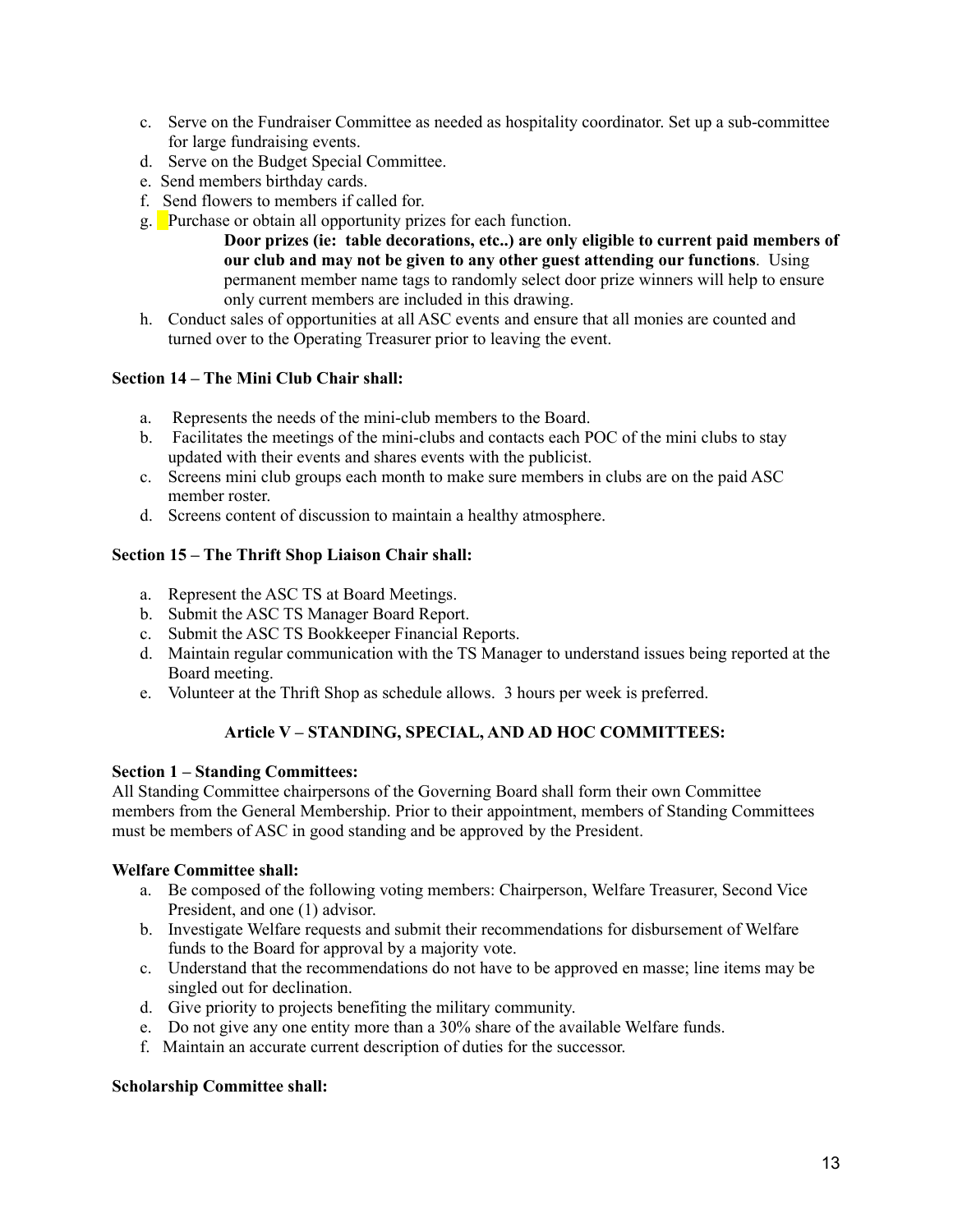- a. Be composed of the following voting members: Chairperson, Welfare Treasurer, Second Vice President, one (1) Governing Board Member, and one (1) general member. Also, included as non-voting members are the President (who may only vote to break a tie) and Advisor(s). Additionally, the Honorary President and Honorary Vice President should be invited to serve on this committee.
- b. Review previous year's scholarship program if provided.
- c. Propose and review changes to the application process and to the SOP annually.
- d. Present changes to the ASC Board for approval.
- e. Determine application criteria and Selection Panel review criteria (i.e. judging standards, point system, etc.). .
- f. Follow deadlines layed out in AAR.
- g. Maintain an accurate current description of duties for the successor.

### **Fundraiser Committee shall:**

- a. Be composed of the following voting members: Chairperson, Welfare Treasurer, First Vice President, Publicity, Webmaster, Ways and Means Chair, Volunteer coordinator (appointed for Fundraising purposes only), and one (1) general members. Also, included as non-voting members are the President (who may only vote to break a tie) and Advisor(s). Additionally, the Honorary President and Honorary Vice President should be invited to serve on this committee.
- b. Review previous year's Fundraiser.
- c. Coordinate with location to determine date and time.
- d. Coordinate publicity and all details related to the event.
- e. Maintain an accurate current description of duties for the successor.

#### **Section 2 – Special Committees:**

The President will appoint chairpersons of Special Committees as deemed necessary.

#### **Nominating Committee shall:**

- a. Compile a slate of elected officers for the following board year.
- b. Maintain confidentiality of all committee proceedings.
- c. Be composed of the following voting members: Parliamentarian, Advisor(s), one  $(1)$  Governing Board members and one (1) ASC general member in good standing. Additionally, the Honorary President and Honorary Vice President should be invited to serve on this committee. Should any member of the Nominating Committee be nominated for an elected position, that member must be recused from the committee. The current ASC President may not sit on this committee.
- d. Be chaired by the Parliamentarian in February, who will:
	- 1. Announce the slate of candidates at the March Board meeting.
	- 2. Announce the slate of candidates at the March General Membership Meeting and accept nominations from the floor.
	- 3. Provide the slated President with a list of persons interested in the appointed board.
	- 4. Serve as the Election Officer during ASC Elections.
- e. Maintain an accurate current description of duties for the successor.

#### **Constitution and Bylaw Revision Committee shall:**

- a. In all ways comply with the ASC Constitution, Article XIII.
- b. Be created and meet in January of each odd numbered year and be chaired by the Parliamentarian.
- c. Be composed of the following voting members: Parliamentarian, one (1) Governing Board Member, and one (1) general member. Also, included as non-voting members are the President (who may only vote to break a tie) and the Advisor(s). Additionally, the Honorary President and Honorary Vice President should be invited to serve on this committee.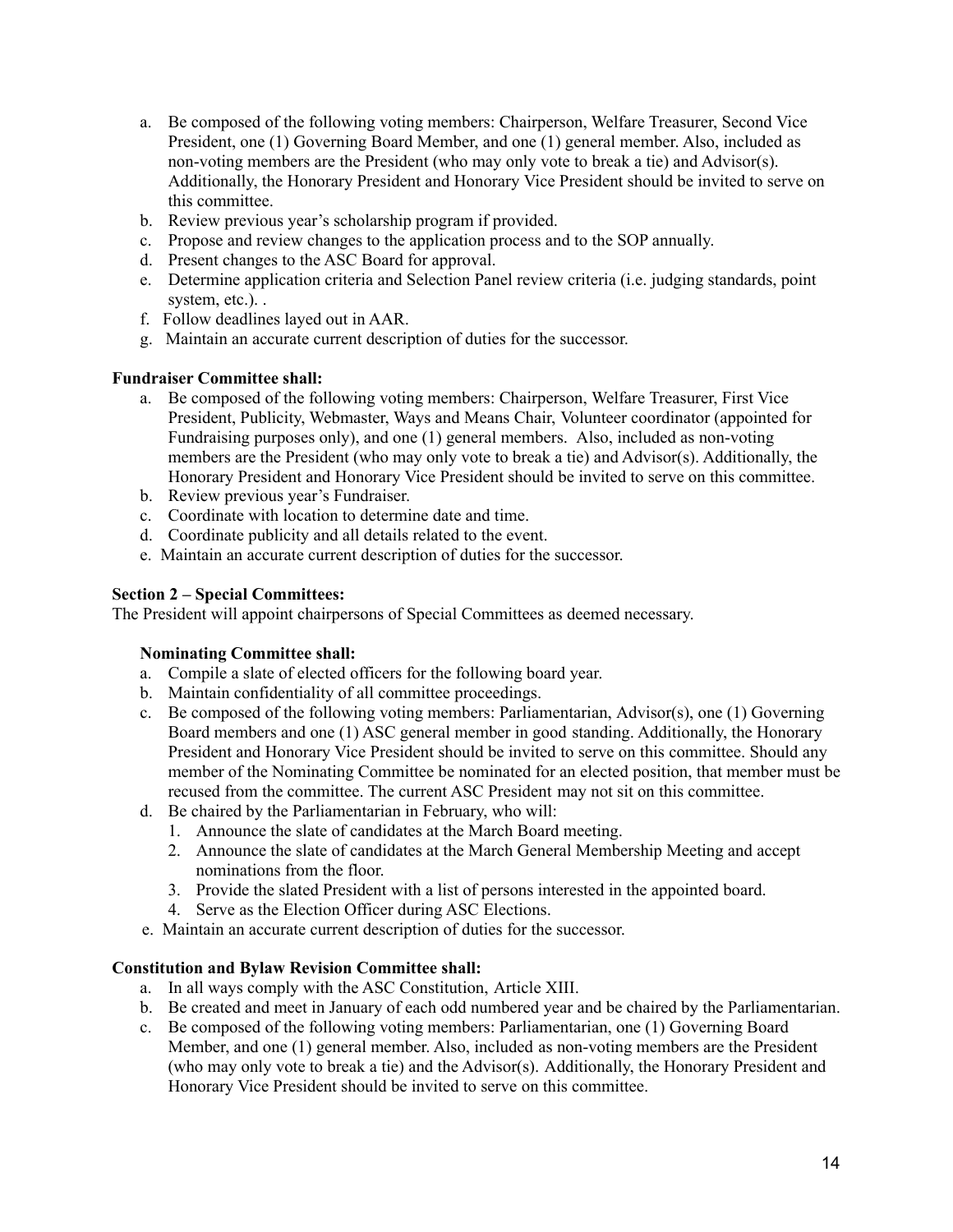- d. The members (Governing Board and General Member) of the committee are to be nominated by the Parliamentarian and approved by the Executive Board.
- e. Consider all written and signed amendment proposals from any member of the ASC, two (2) weeks prior to the scheduled meeting. Additionally, the Committee may incorporate additional suggestions and ideas presented by its members.
- f. Review a draft of any complete amendment or amended document paragraph by paragraph.
- g. No vote shall be taken on the adoption of the separate paragraphs; however, a consensus agreement must be reached on the amended documents as a whole.
- h. The committee will present the Governing Board the revised documents and they will have no less than 3 days to review.
- i. Maintain an accurate current description of duties for the successor.

### **Budget Committee:**

- a. Proposes a budget for the ASC fiscal year prior to the August or September Board meeting. The budgets will be approved by the Governing Board at the August or September board meeting and the General Membership at the first General Membership meeting.
- b. Conducts a budget review in January as necessary and reports to the Board in February the results.
- c. Is chaired by the Welfare and Operating Treasurer and consists of:
	- 1. The Executive Board
	- 2. Ways and Means Chair
	- 3. Webmaster
	- 4. Publicity Chair
	- 5. Membership Chair
	- 6. Scholarship Chair
	- 7. Hospitality Chair
	- 8. Fundraising Chair
- d. The Committee shall invite the Advisor(s). Honorary President and Honorary Vice President. Should additional members be necessary, they will be appointed by the President.
- e. Maintain an accurate current description of duties for the successor.

# **Section 3 – Ad Hoc Committees:**

- a. Shall be established by the President after conferring with the Advisor(s).
- b. Shall be chaired by a member appointed by the President after conferring with the Advisor(s).
- c. Shall consist of a committee appointed by the Chairperson, upon approval of the President.
- d. Examples can include, but are not limited to, Annual Special Event and Annual Community Event.

# **Article VI – SPECIAL VOTING PROCEDURES**

#### **Section 1 – Voting when the Governing Board is not in session:**

When an immediate decision is required, precluding a scheduled meeting of the Governing Board, the President is authorized to make a request for an electronic vote. The following guidelines apply and must be utilized when voting is required outside of the scheduled meeting of the Governing Board.

- a. The President will authorize the Parliamentarian to implement electronic voting.
- b. The Parliamentarian will provide each member of the Governing Board with the details of the issue to be voted on and will execute a vote, electronically.
- c. All members of the Governing Board must be contacted and given the opportunity to submit their vote and a quorum of the members must be polled.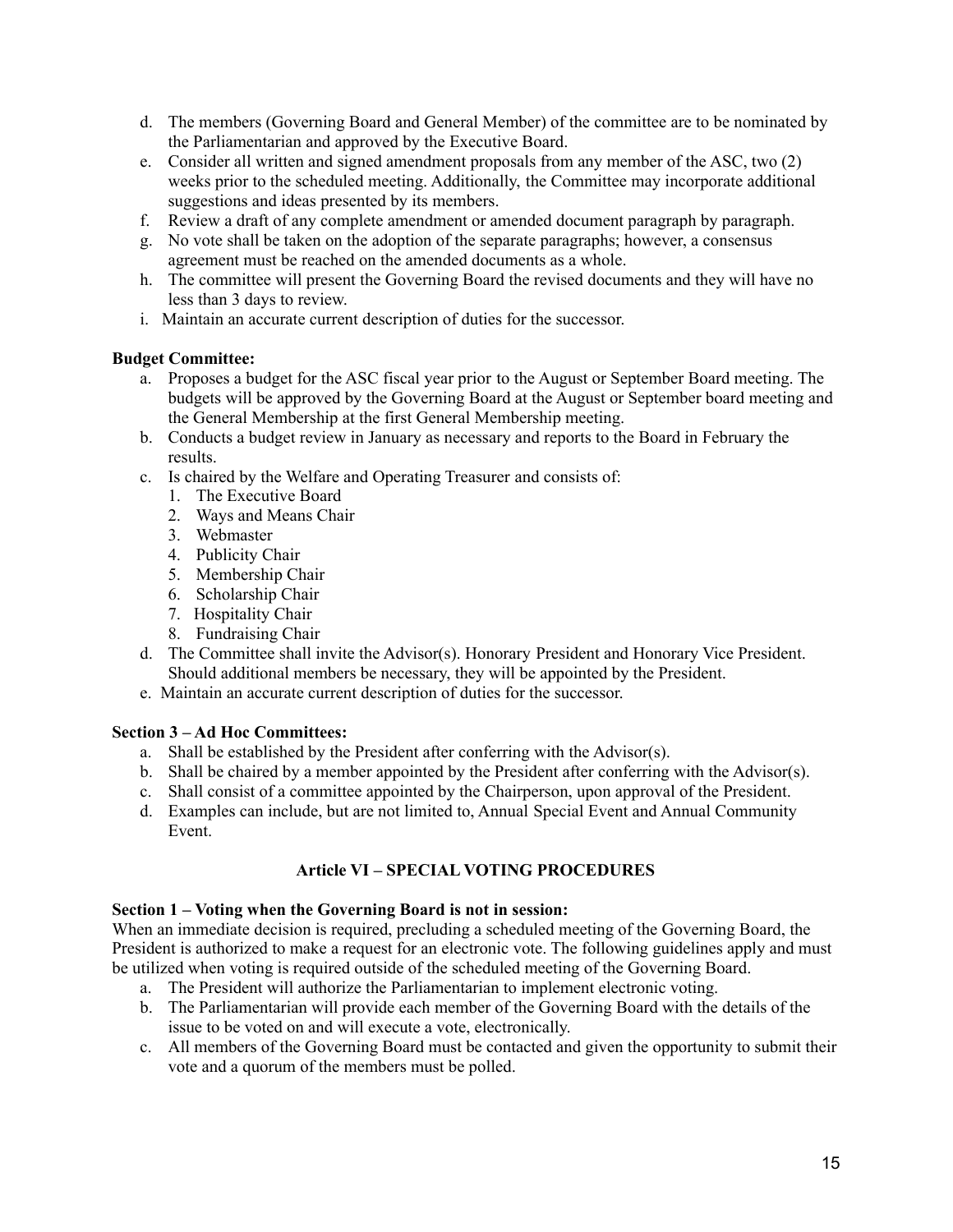- d. The members of the Governing Board must be informed it is a voting procedure; must be read or emailed the full motion, along with the name of the individual who made the motion and the name of the second; and must be asked for their vote.
- e. The polling must be conducted expeditiously. A simple majority vote is necessary to approve the motion.
- f. The President or Parliamentarian will inform the Honorary President, Honorary Vice President and the Advisor(s) of the vote and enter such action and its result in an addendum to the minutes to be read at the next meeting of the ASC Governing Board.
- g. The minutes will include the exact words of the motion, names of the members who either could not be reached for polling or did not respond to such polling before the deadline, and the exact accounting of the vote.

# **Section 2 – Proxy Voting:**

There shall be no proxy voting in writing, by phone, or electronically.

# **Article VII - THRIFT SHOP**

### **Section 1: Thrift Shop Positions**

Positions and duties held within the Thrift Shop will be overseen by the Thrift Shop Advisory Board , hereinafter referred to as the TSA Board. Thrift Shop Manager is to have on hand accurate job descriptions of each position and recommend any changes to the TSA Board. Job descriptions will be signed by those filling the positions, acting as a contract. Anyone not fulfilling the job description may be asked to vacate the position.

# **Section 2: TSA BOARD MEMBERS**

- 1. ASC Second Vice-President (Presiding Officer)
- 2. ASC Parliamentarian
- 3. ASC Welfare Treasurer
- 4. ASC Secretary
- 5. ASC Thrift Shop Bookkeeper
- 6. ASC Thrift Shop Manager
- 7. ASC Honorary President(s)
- 8. ASC Advisor(s)

# **DUTIES OF THRIFT SHOP PERSONNEL**

**Section 3: TSA BOARD MEMBER:** Duties shall be stated in job descriptions, those prescribed by the Constitution, and those specified in these By-Laws, to include:

- a. Attendance at all Thrift Shop Advisory (TSA) Board meetings. If unable to attend, notify the ASC 2nd Vice President immediately.
- b. Familiarization with the operation of the ASC Thrift Shop and volunteering as schedule allows.
- c. Oversee issues, policies and any other information pertinent to the daily functions of the Thrift Shop.
- d. Review the Thrift Shop Operating Policies and Procedures and Employee Contracts and revise as needed.
- e. Review the volunteer forms and revise as needed.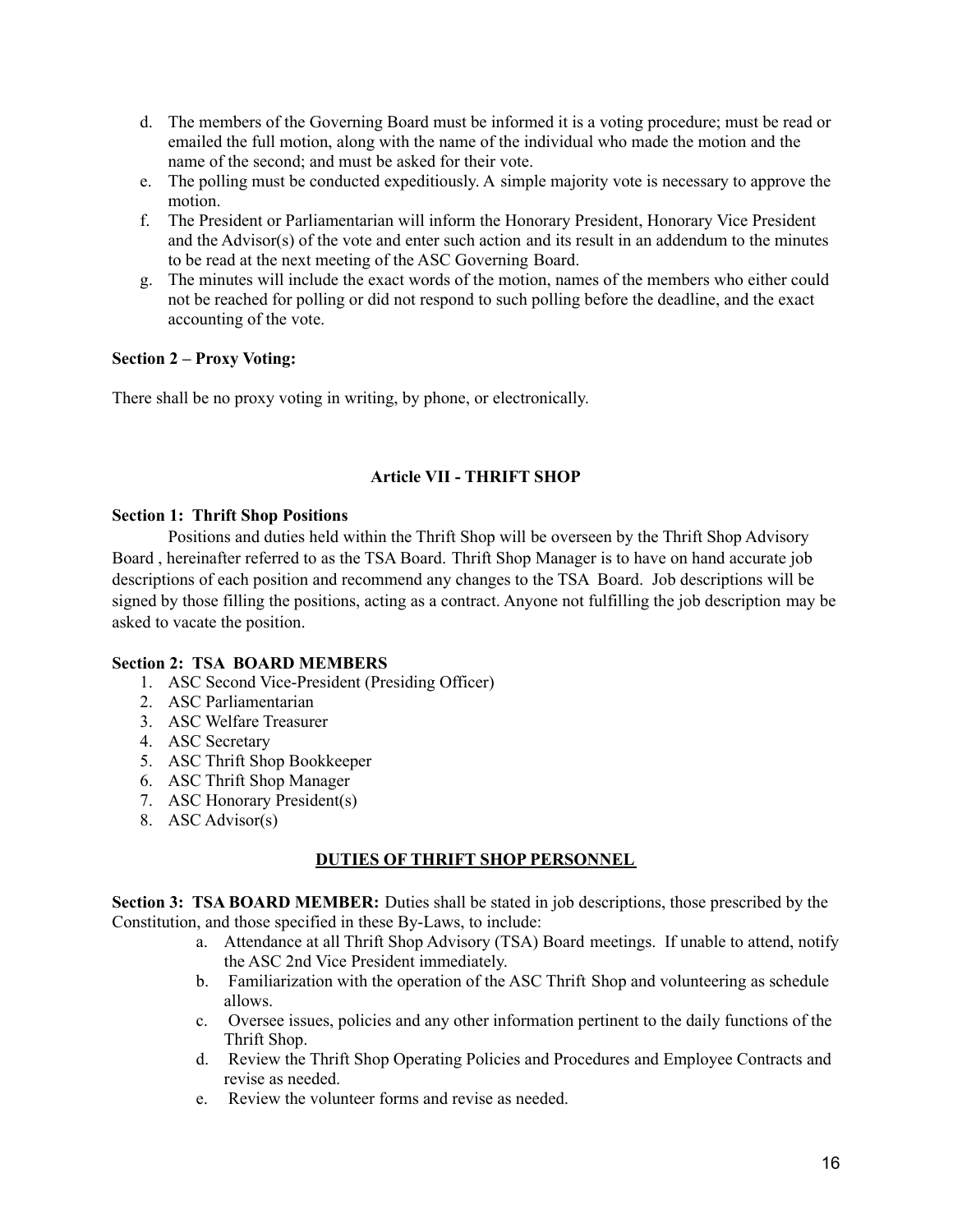- f. The Operating Policies and Procedures and annual thrift shop budget will receive acceptance by the ASC Board.
- g. Prepare an annual operating budget to be presented at the August Board of Governors Meeting.
- h. Release employees for cause or when their services are no longer required with the approval of the ASC Executive Board.
- i. Determine the days and hours of operation, with approval of ASC Board.
- j. Authorize operational expenditures.
- k. Meet quarterly or as often as needed.
- l. Plan volunteer activities as needed.

**Section 4: ASC THRIFT SHOP MANAGER:** Primary duty is to ensure the mission of the ASC Thrift Shop is achieved and to run the daily operations of the shop, as well as, but not limited to, the following:

- a. Responsible for managing and executing all day to day ASC Thrift Shop business in accordance with the Constitution and By-Laws of the ASC and the Thrift Shop Operating Policies and Procedures for efficient operation of the ASC Thrift Shop. The Manager or TSA Board may appoint a representative to perform management duties until he or she can return.
- b. Open and close the ASC Thrift Shop each day of operation.
- c. As the immediate supervisor, be familiar with and ensure job description positions are performed of Bookkeeper, cashiers and all volunteers.
- d. Ensure all consignment contracts and policies and procedures are current and properly posted at the ASC Thrift shop. Additionally he or she shall be responsible for keeping volunteers and customers informed of current ASC Thrift Shop Policies and Procedures and any changes to them.
- e. Possess keys to the thrift shop, the post office box, and the combination to the safe.
- f. Authority to assign keys at his/her discretion.
- g. Attend ASC Thrift Shop Advisory Board Meetings quarterly and ASC Board Meetings.
- h. Maintain cleaning, office and retail supplies as dictated by the budget.
- i. Works in partnership with the TSA Board in an annual review of the ASC Thrift Shop Policies and Procedures and job descriptions. Any significant changes require approval from the TSA Board before implementation. Upon approval, ensure the updated Policies and Procedures and job descriptions are marked with the revision date and provided to the ASC 2nd Vice President. Copies will be maintained on the computer with hard copies filed as appropriate. The hard copies shall be available to all ASC Board members and volunteers,
- j. Provide monthly board reports as required by the ASC Secretary.
- k. Address questions or concerns of volunteers to the TSA Board.
- l. Authorize payment of all Thrift Shop expenses.
- m. Print daily reports.
- n. Ensure that all safety procedures are practiced.
- o. Ensure that all fire regulations and USAFA Regulations are posted.
- p. Notify Security Forces when security problems arise.
- q. Arrange all Civil Engineering work with the Building Manager. Notify the TSA Board of any problems or delays.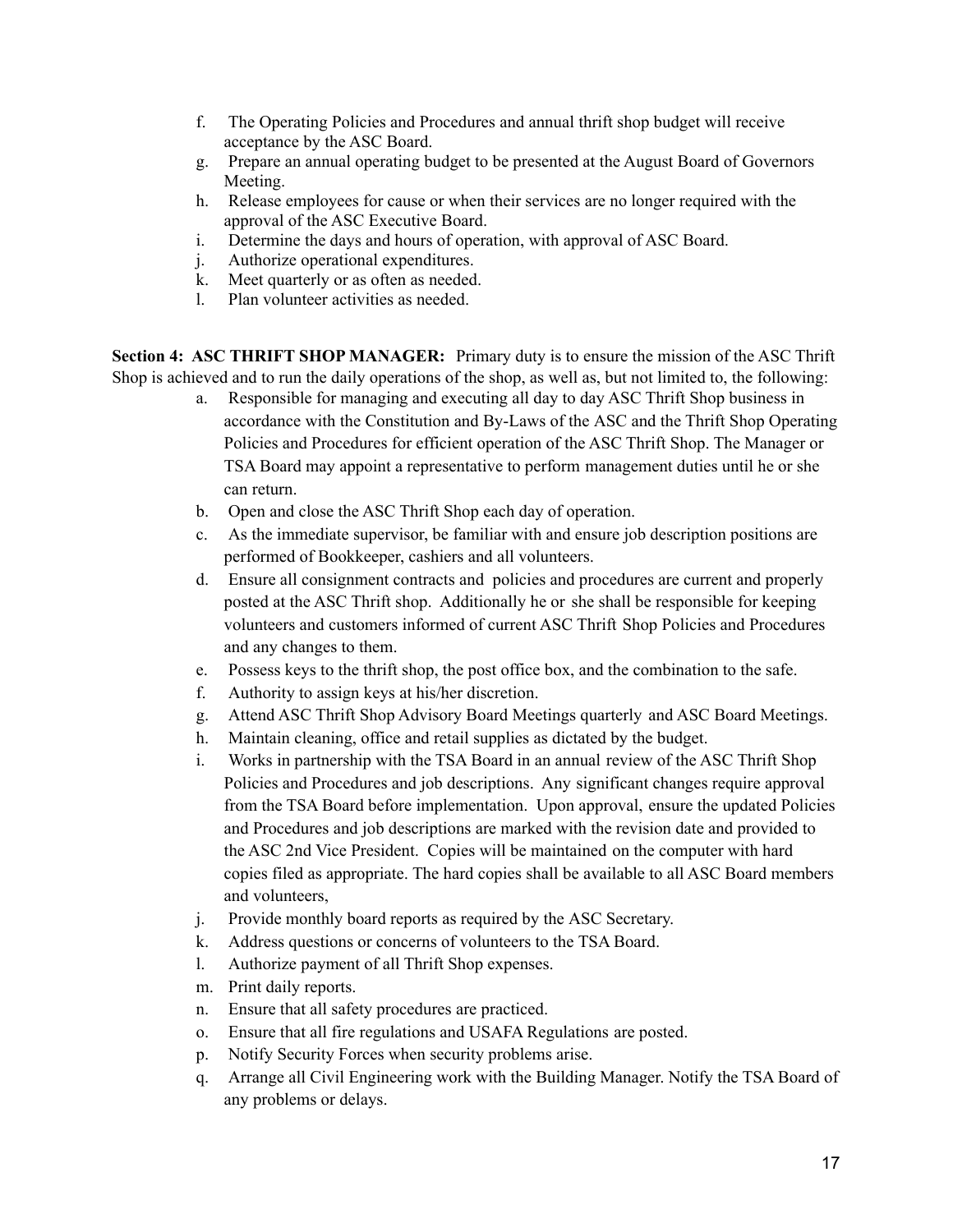- r. Oversee Consignment room and all consignors. Help ensure reasonable prices are maintained (too high or too low?). Enforce all rules for consignments, including items not taken.
- s. Will, if needed, ban individuals from consigning. Email TSA Board immediately if this action needs to be taken.
- t. Notify the TSA Board when an employee or volunteer is not following the Policies and Procedures as outlined in their positions. Log this in a file.
- u. Ensure that the Thrift Shop is maintained in a clean and orderly fashion. Schedule extra workdays to clean (coordinate with TSA Board, volunteers, employees & ASC Board). Schedule carpet cleaning at least yearly.
- v. Send weekly updates to volunteers and consignors via email. Post the consignor updates on Facebook.
- w. Determine when sales will be held.
- x. Ensure that all areas of responsibility are manned each day and will have the authority to ask any volunteer to man any area needing coverage.
- y. Maintain consignment calendar, and limit the number of items consigned if the shop becomes overstocked. Manager has the authority to accept more than 24 items from outgoing PCS personnel or other extenuating circumstances as space and workload permits at their discretion.
- z. Verify and approve volunteers' childcare vouchers.
- aa. Ensure all ASC Thrift Shop operating equipment is maintained and in working order.
- bb. Update outgoing message on the answering machine and answer any messages left.
- cc. Post notices for holiday and special closings.
- dd. Maintain a "Do Not Take" board in the building.
- ee. Oversee customer issues and resolve customer discrepancies/consignment problems.
- ff. Maintain office records, other than financial, to include private organization files, tax exempt information, volunteer hours and childcare information.
- gg. Maintain a current continuity binder containing all Thrift Shop operational documents: standard operating procedures, opening and closing procedures and all other paperwork as advised by the TSA Board.
- hh. Ability to sign checks for budgeted items and assist bookkeeper with financial problems.
- ii. Authority to expend funds necessary for the operation of the Thrift Shop.
- jj. Checks over \$500 require a 2nd signature.
- kk. Unbudgeted purchases over \$500 must be approved by the TSA Board.
- ll. In conjunction with the TSA Board, ensures that the bookkeeper completes the year end financial reports and taxes.
- mm. Ensure Bookkeeper prepares annual financial review or audit of the ASC Thrift Shop. Present the review/audit to the TSA Board and the 10ABW /CC for their approval. (Deliver to 10 ABW FSS/FSR (Private Org)). Ensure that all suggestions in the review/audit are carried out as approved.
- nn. Hire cashiers.
- oo. Conduct periodic evaluations as set forth by contracts of salaried employees, along with 2nd Vice President.
- pp. Has volunteer privileges.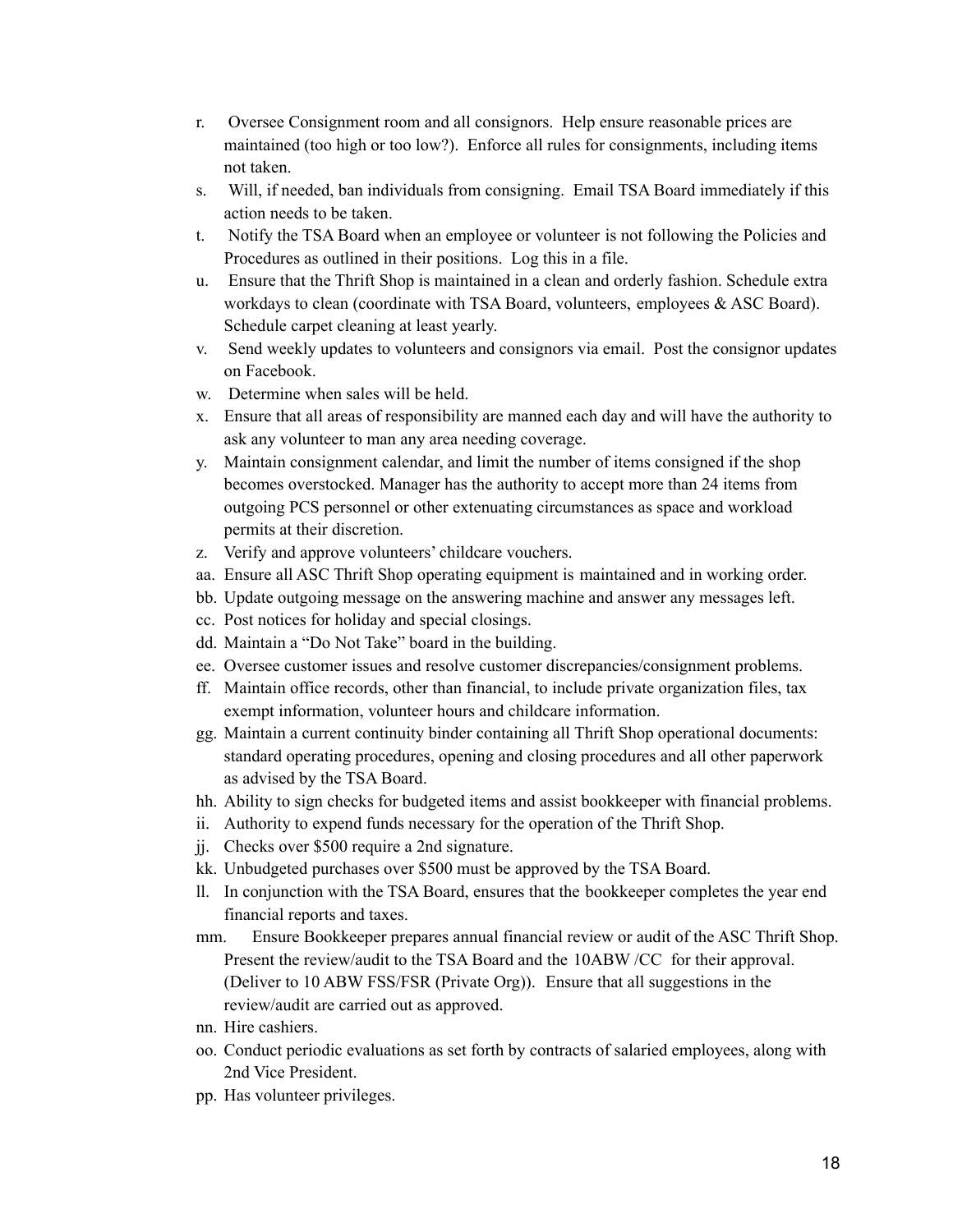- qq. Foster good customer, consignor, volunteer and employee relations.
- rr. Fulfill Volunteer Coordinator duties in the event of the position being vacant.
- ss. See duties of TSA Board Members. (Article VII. Sec 3)

### **DISCLOSURE OF INFORMATION**:

The Manager agrees that any information received during his or her employment which concerns the personal, financial, or other affairs of the Thrift Shop, its volunteers or its customers will be treated by the Manager in full confidence and will not be revealed to any other persons, firms or organizations except the 2nd Vice President or TSA Board.

# **COMPENSATION**:

- a. The Manager of the ASC Thrift Shop will receive a monthly salary. The amount shall be determined and approved by the TSA Board. The Manager will work a minimum of 26 hours a week. Hours worked are from 8:30am to 3:00pm (or until daily work is complete), Tuesday - Friday
- b. In the event of the absence of the Bookkeeper or the Cashier for more than a week the Manager will do their duties with monetary compensation.
- c. The Manager will receive 3 sick days per year and 10 vacation days per year. Unplanned absences should be reported to the ASC 2nd Vice President.

**Section 5: ASC THRIFT SHOP BOOKKEEPER:** Responsibilities are to oversee an accurate accounting of all ASC Thrift Shop assets, but are not limited to the following:

- a. Have a working knowledge of the ASC and Bookkeeper Job Description.
- b. Attend TSA Board meeting.
- c. Act as a primary signer on the ASC Thrift Shop checking account and savings account.
- d. Enter Daily Sales Report into ASC Thrift Shop Quickbooks program as well as post daily sales. Any discrepancies on these reports will be resolved by contacting ConsignPro or Open Edge.
- e. Make deposits when the manager/cashier is not available.
- f. Maintain and store records of banking activities, daily balance sheets and other documents deemed necessary.
- g. At the end of each month figure each consignee's sales for that month and issue a check for the correct amount.
- h. Ensure a check register is printed from the computer and placed into the notebook for consignor's to sign.
- i. File checks in checkbox. Checks must be placed within the box by the 10th of each month.
- j. Mail checks that have been previously requested by consignor, with supplied envelope which has been stamped with a Forever Stamp.
- k. Remove expired checks from the box that are 90 days and older. Total of expired checks shall be entered into the ASC Thrift Shop financial report.
- l. Pursue customers that have checks that have been returned due to insufficient funds to recover charges.
- m. Maintain a list of checks that have been returned and have it available for the Cashier to review.
- n. Reconcile the checking account using Quickbooks.
- o. Submit monthly reports to include: Actual Expense Budget vs Projected Expenses budget, Hours of hourly paid employees (Cashiers/Bookkeeper) Additional items/concerns that have arisen since last TSA Board meeting.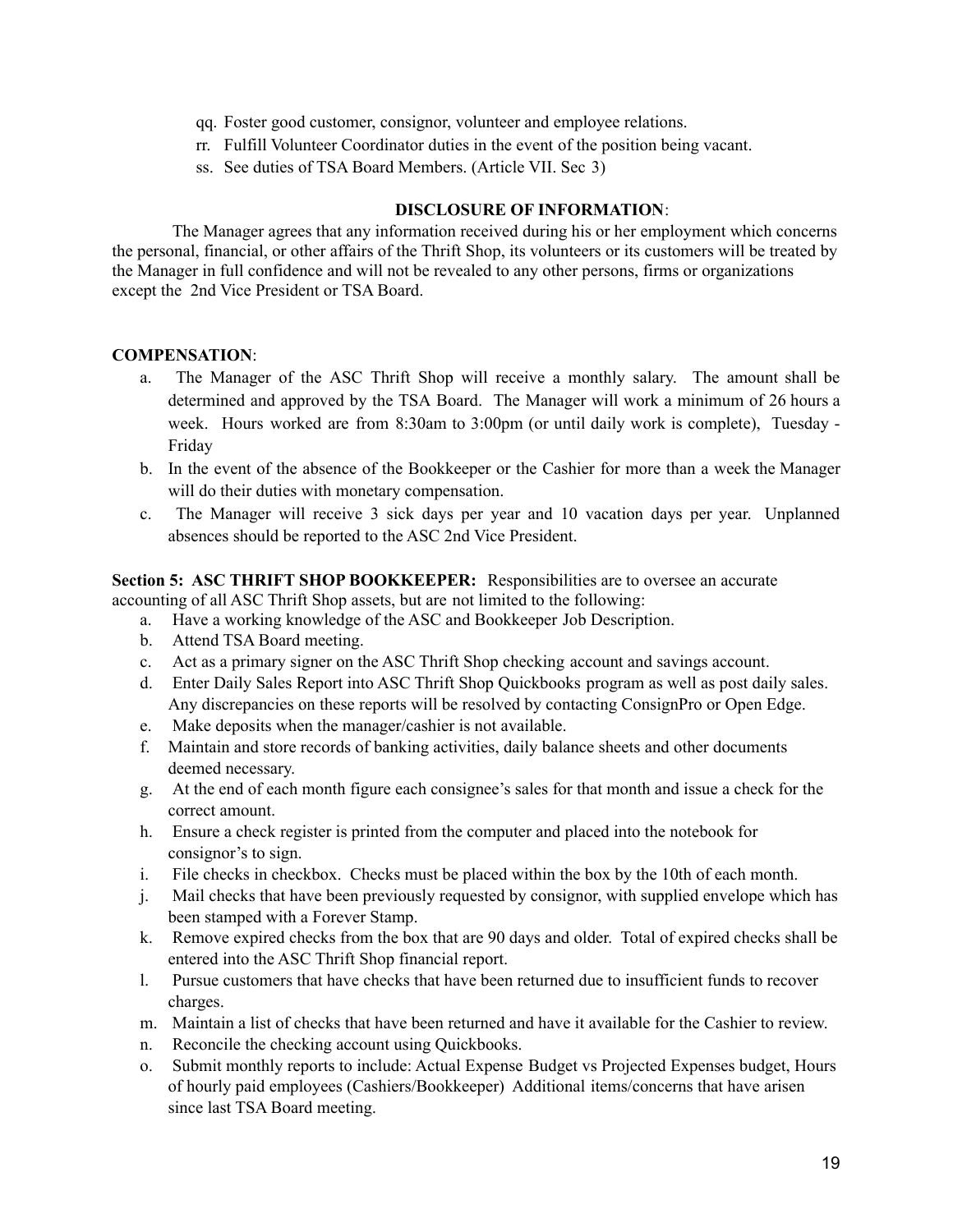- p. Transfer monthly welfare money to the ASC Welfare Bank Account.
- q. Pay all monthly expenses and enter into Quickbooks.
- r. All checks issued by the ASC Thrift Shop will be signed by the ASC Thrift Shop Bookkeeper. In the absence of the Bookkeeper the ASC President, 2nd Vice-President, Welfare Treasurer or TS Manager can sign checks. Checks over \$500 will have two(2) signatures or, if paid electronically, the Manager will approve the invoice.
- s. Unbudgeted purchases over \$500 must be approved by the TSA Board.
- t. Retain the current year's ASC Thrift Shop financial records plus 7 previous years records for problems or additional audits that may arise. Have previous year's books ready for preparation of the statement at the end of the fiscal year for the audit or financial review, as determined by the Constitution. (The fiscal year runs from June 1 to May 31).
- u. The ASC Second Vice President, ASC Welfare Chairperson, ASC Thrift Shop Manager and Bookkeeper will prepare the budget to be approved by the TSA Board and the ASC Board.
- v. Work with contracted CPA to prepare and mail all necessary state and federal tax forms. Ensure copies of all such forms/fillings are kept on file in the ASC Thrift Shop (With the assistance of the ASC President, ASC Welfare Treasurer and ASC Operating Treasurer: file taxes for the ASC).
- w. Gather all information for the reviewer, deliver records to the reviewer and handle all questions or problems CPA may have.
- x. Order and Receive supplies, as per manager's request.
- y. Possess keys to the Thrift Shop, Post Office box and the combination to the safe.
- z. See duties of TSA Board Members. (Article VII. Sec 3)

### **DISCLOSURE OF INFORMATION**

The Bookkeeper agrees that any information received during his/her employment which concerns the personal, financial or other affairs of the ASC Thrift Shop or its customers will be treated by the Bookkeeper in full confidence and will not be revealed to any other person, firms, or organization, except the Thrift Manager or TSA Board.

**Section 6: CASHIERS** will perform daily activities at the direction of the Manager to include, but are not limited to, the following:

Hours are 30 minutes prior to opening until end of day responsibilities are complete. Balance drawer at beginning and end of day.

Ring all customer sales.

Maintain a clean and orderly work station.

Help to keep the sales floor neat and organized.

Complete any duties as prescribed by the Manager.

Make an end of day deposit at the bank.

Be familiar with and follow all rules and procedures in Standard Operating Procedures for Cashiers.

Possess keys to the Thrift Shop and combination to the safe.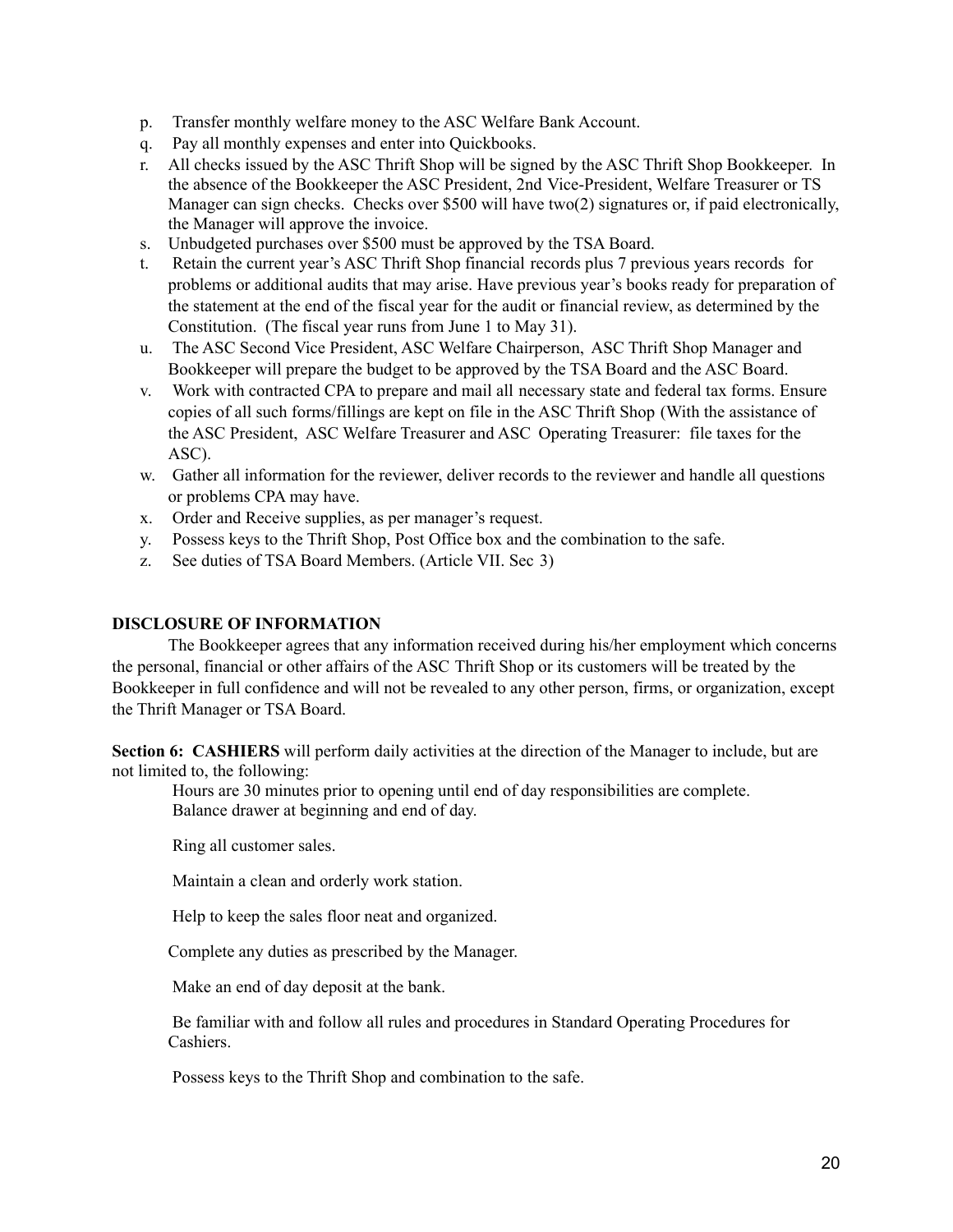Paid hourly

**Section 4: DONATIONS SPECIALIST/COORDINATOR:** will perform daily activities concerning donations at the direction of the Manager to include, but are not limited to, the following: Hours are 24 hours a month, preferably working 2 days per week.

Take in, sort, price and distribute donations to volunteers to tag/size and put out.

Price all out of season/holiday items before putting in back for storage.

Check out of season items are priced with correct donation tag color. All Holiday, Military, Maternity and Scrubs will be tagged with a white tag.

Be familiar with our tagging placement/procedures for donations.

Authority over pricing, unless manager brings up concerns.

May not price items for themselves or for volunteers/cashiers. Manager must price these items.

Maintain a clean and orderly work area (when possible!).

Help to keep the sales floor neat and organized.

Complete any duties as prescribed by the Manager.

Does not run consignments.

Be familiar with and follow all rules and procedures in Standard Operating Procedures for Donation Specialist.

Keep donation tag boxes stocked.

Look up all items that need to be researched for fair pricing.

Be familiar with our Mission and price accordingly.

#### **RESIGNATION**

Resignation of an ASC Thrift Shop Employee shall be submitted to the Thrift Shop Manager in writing 14 days prior to the time of resignation. The Manager will then submit the resignation to the ASC 2nd Vice President and ASC President.

**Section 7: THRIFT SHOP VOLUNTEER COORDINATOR:** Primary responsibility is to organize and represent the volunteers to the ASC TS Manager and TSA Board, as well as:

- a. Be knowledgeable of all Thrift Shop procedures.
- b. Be polite, patient and flexible with volunteers.
- c. Ensure volunteers are maintaining a business-like atmosphere.
- d. Resolve volunteer issues/complaints with Manager assistance if needed.
- e. Schedule periodic meetings with the volunteers as needed.
- f. Email volunteers regularly regarding needs/opportunities.
- g. Be able to give directions and train volunteers through the volunteer process. Be sure that volunteers read Operating Policies and Procedures and sign that they have read it.
- h. Inform volunteers of changes in policy and procedures. Volunteers must read and initial changes.
- i. Help Manager monitor volunteers.
- j. Coordinate volunteer appreciation events and monthly birthdays.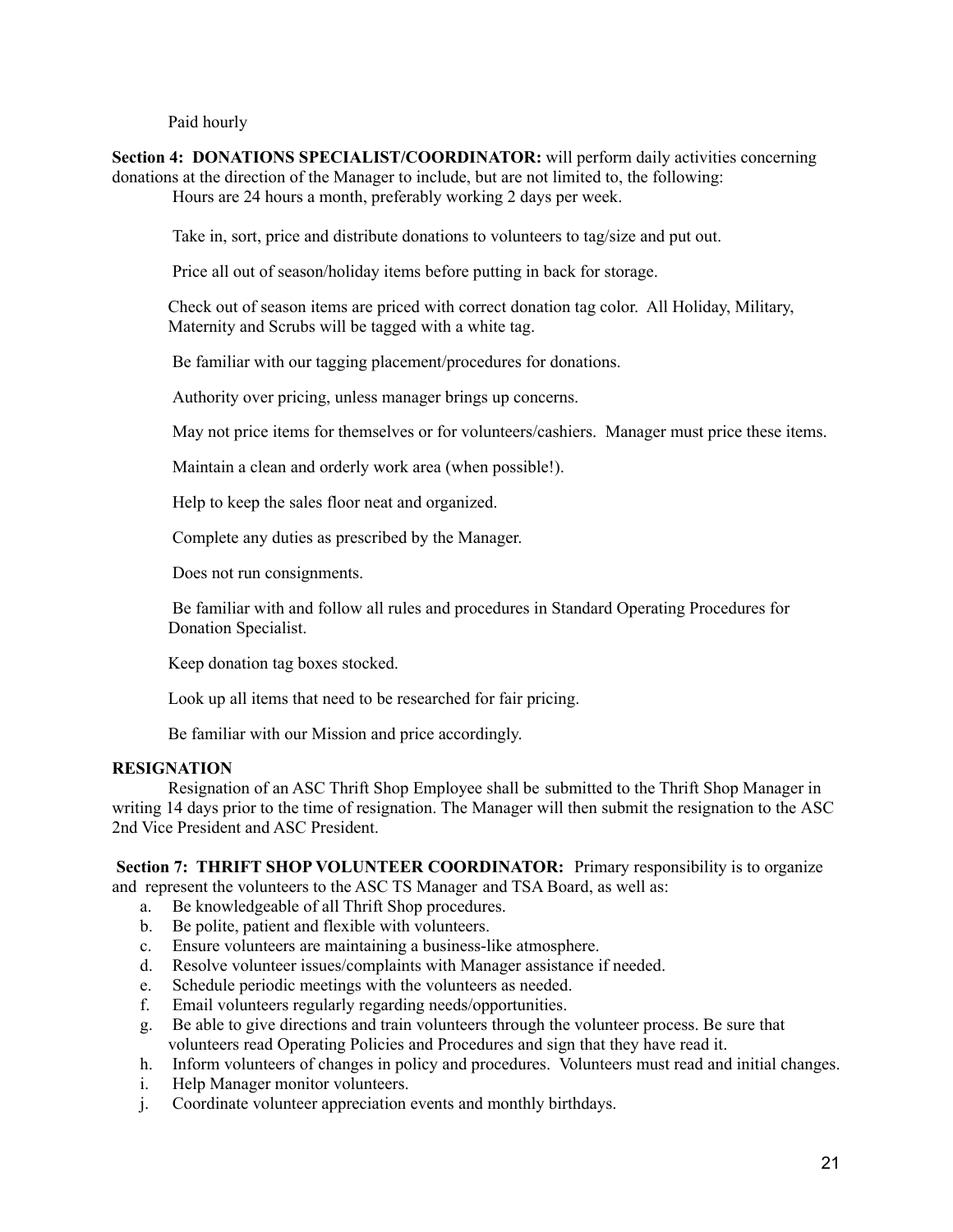- k. Maintain a volunteer file containing each volunteer's name, address, phone number, email address and computer password.
- l. Post current volunteer roster.
- m. Help to recruit and schedule volunteers.
- n. Make sure volunteers understand the procedure of going to the Manager, if necessary, for any questions or concerns that you can not resolve.
- o. Maintain volunteer sign-in binder, keep monthly sign in sheets current and total volunteer hours monthly.
- p. Relay information regarding volunteers and Thrift Shop as a whole to the Thrift Shop Manager.
- q. Volunteer at least 3 hours a week.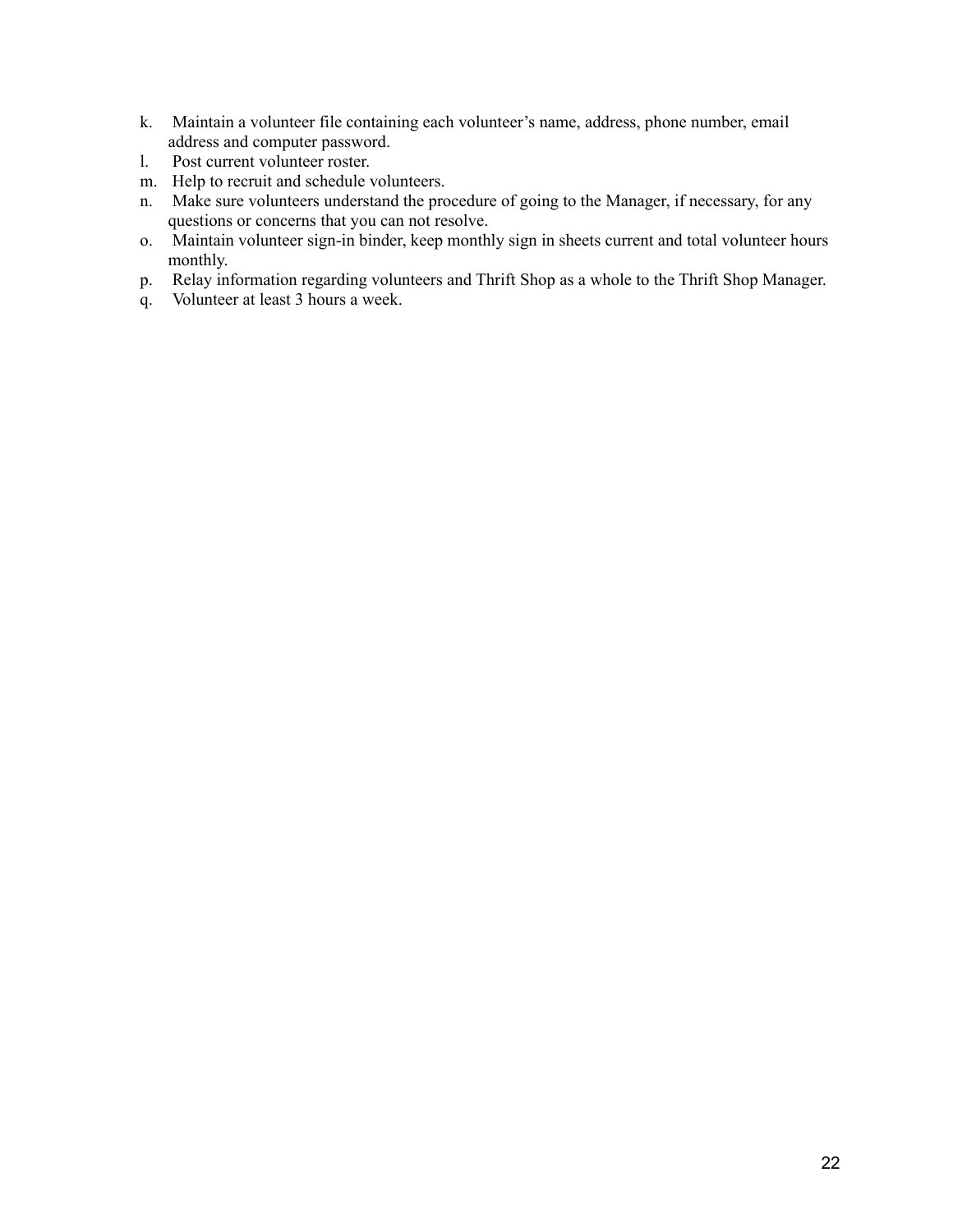# **Article VIII - APPROVAL**

These Bylaws were approved by the Governing Board of the Academy Spouses' Club on

These bylaws were approved by the General Membership on \_\_\_\_\_\_

In witness whereof, the following officers affix their signature.

r. an.

Vaughn President, ASC

Désiree Misimore

First Vice-President, ASC

 $\theta$  app  $\theta$ 1

 $23$  APR  $21$ Date Date

MAY 5'21 13:25

Kelli Weinerth Parliamentarian, ASC

10th Air Base Wing Commander

 $\overline{Date}$